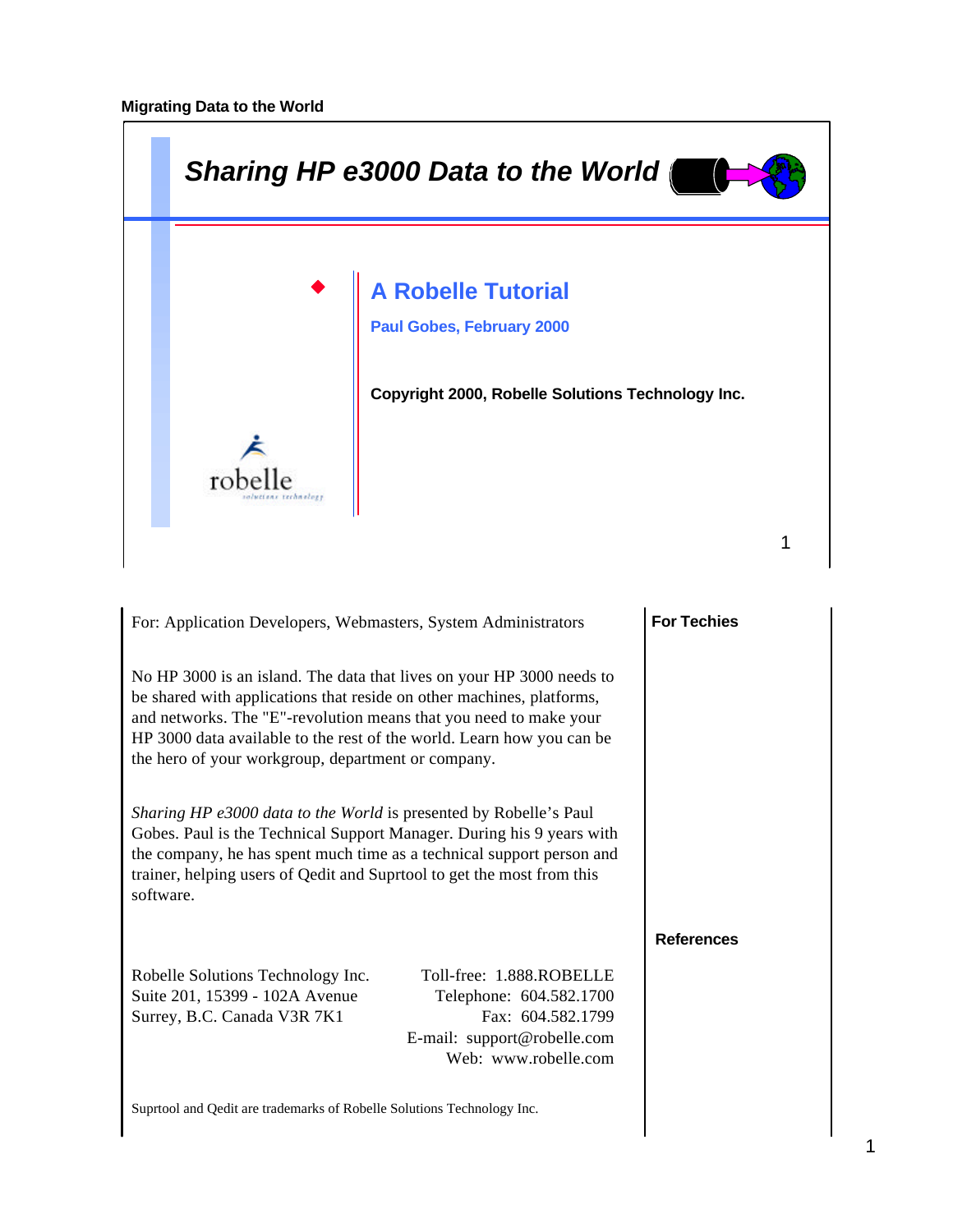

This presentation discusses various methods of sharing the data from your HP 3000 to the rest of the world. It is broken down into the following segments corresponding to different approaches to achieve this goal:

| "Direct Access"     | includes ODBC, Middleman                                       |                   |
|---------------------|----------------------------------------------------------------|-------------------|
|                     | "Publishing on the Web" includes Servers, Reports, Interactive |                   |
|                     | access with CGI, Perl, Java and STExport                       |                   |
| "Mapping Drives"    | includes Samba and NFS                                         |                   |
|                     | "Exporting/Converting:" includes examples for conversions to   |                   |
|                     | MS-Access and Oracle-UX using Suprtool                         |                   |
| "Transport Methods" | includes FTP client/server and WRQ transfers                   |                   |
|                     |                                                                | <b>References</b> |
|                     |                                                                | Various websites  |

Various websites where more data is available are listed on the *corresponding notes pages*

**For Techies**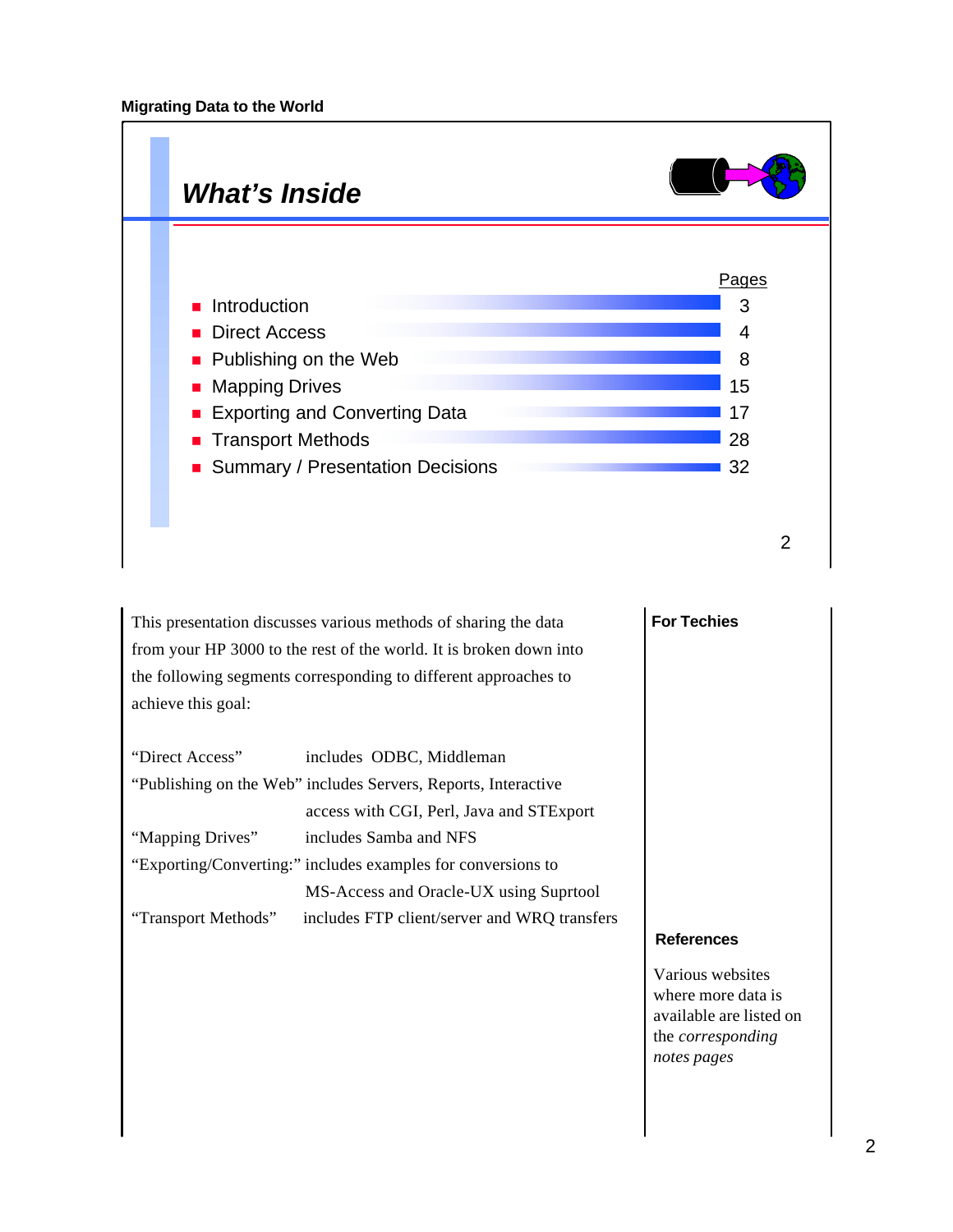

| There are many ways to share data, the best method depends on<br>the situation:                                                              | <b>For Techies</b> |
|----------------------------------------------------------------------------------------------------------------------------------------------|--------------------|
| Online<br>vs. Batch Summary info<br>Raw data<br>vs. Converted data<br>Resident data vs. Moved data<br>Global access vs. Local network access |                    |
|                                                                                                                                              | <b>References</b>  |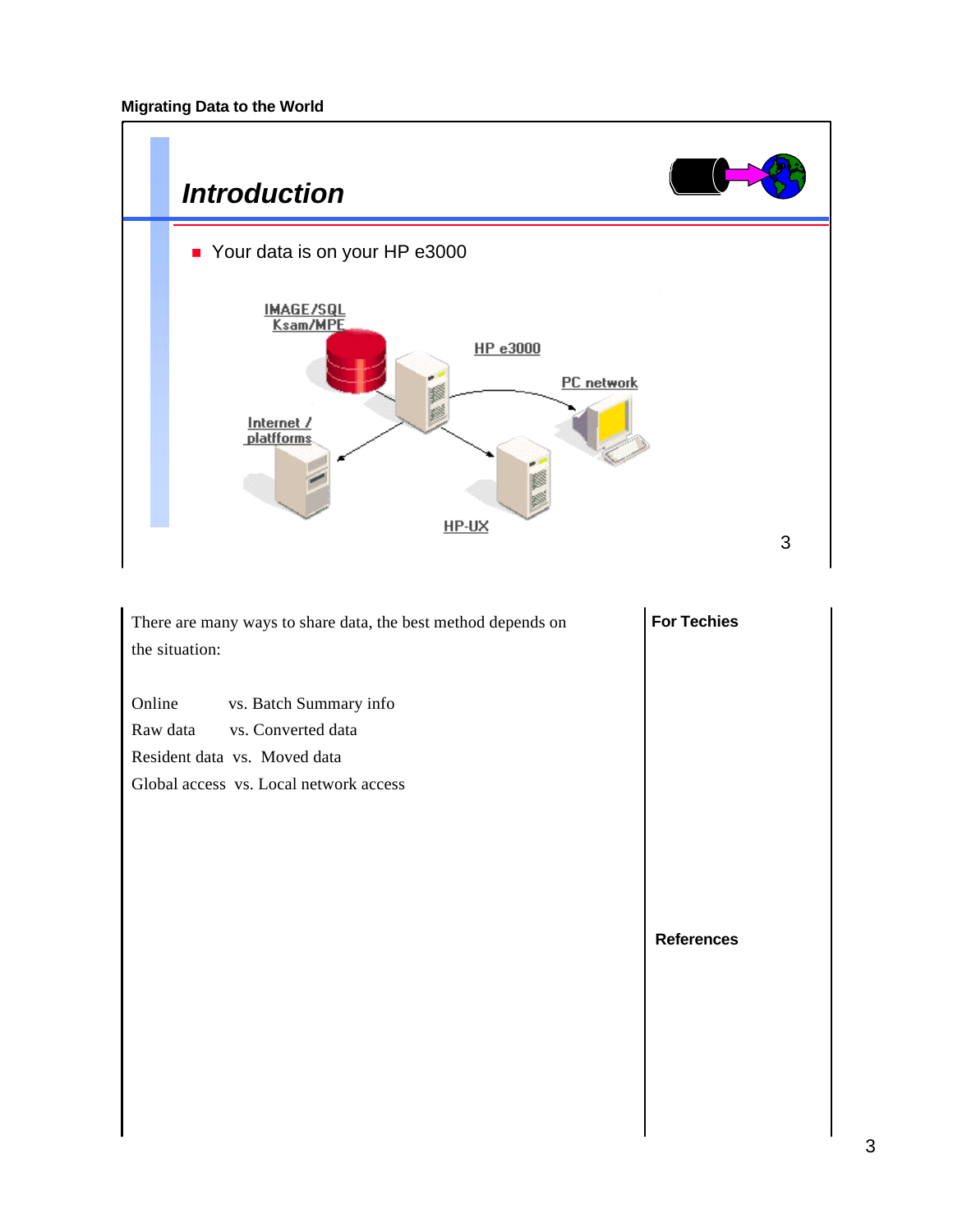

| What is it?                                                                                                                                                                                                                                                                                                                                                                                              | <b>For Techies</b> |
|----------------------------------------------------------------------------------------------------------------------------------------------------------------------------------------------------------------------------------------------------------------------------------------------------------------------------------------------------------------------------------------------------------|--------------------|
| ODBC stands for Open DataBase Connectivity. It has been developed<br>by Microsoft and is pretty much the standard when it comes to<br>accessing databases on remote computer or databases from different<br>manufacturers.                                                                                                                                                                               |                    |
| How does it work                                                                                                                                                                                                                                                                                                                                                                                         |                    |
| It's typically using a client/server architecture where you have a<br>program running on a PC e.g. MS-Excel, MS-Access, VisualBasic<br>trying to get at data on a server e.g. UNIX machine running Oracle,<br>Allbase, HP3000 running Image. The client sends SQL statements to<br>the server where the data retrieval actually takes place. The data is then<br>sent back to the client for processing. | <b>References</b>  |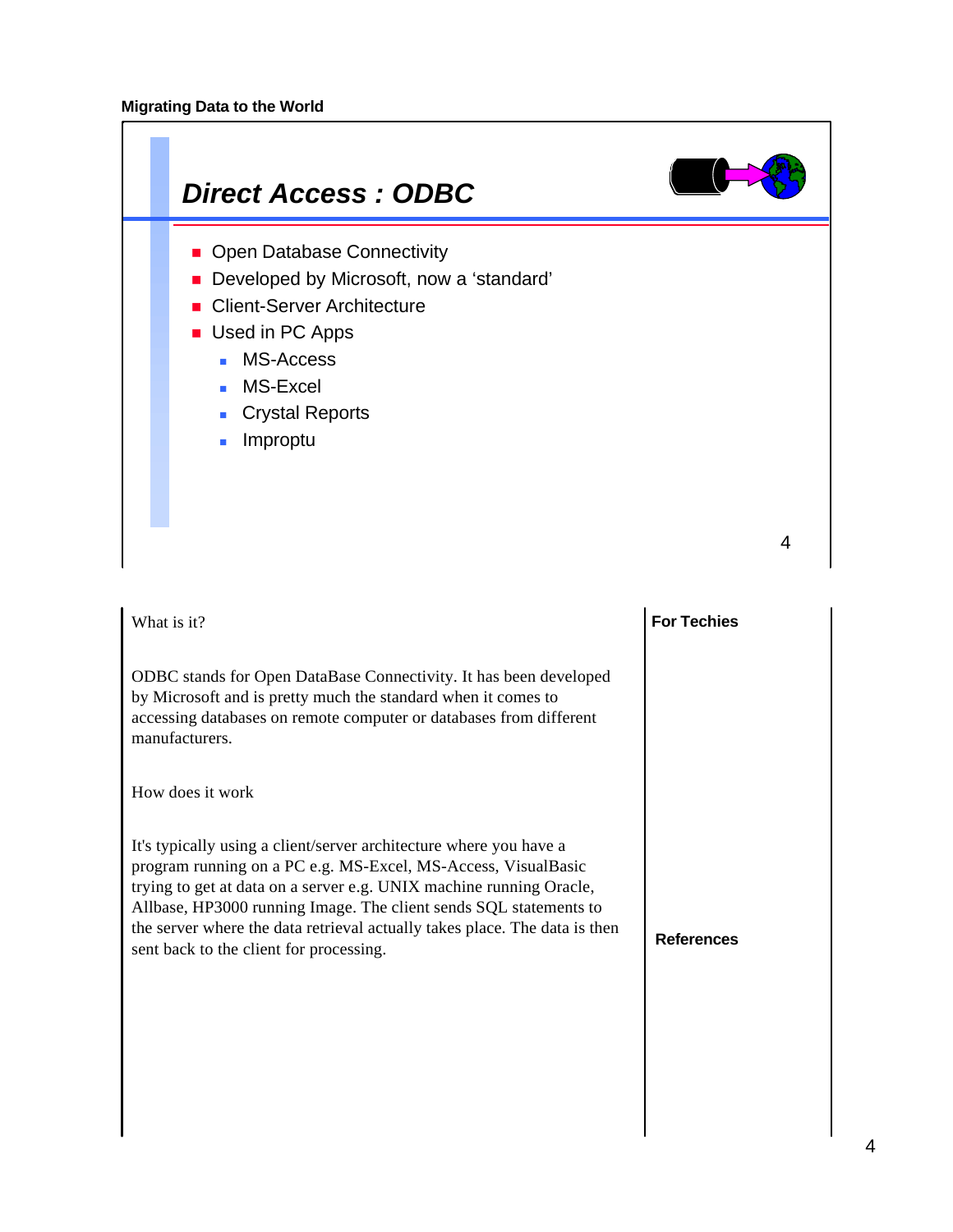

| Free ODBC access on HP 3000 has been available since MPE 5.0. It<br>was then called Allbase/PC API and was based on technology from a<br>company called Gupta. Because of certain limitations and user<br>requesting additional capabilities, Allbase/PC API has been replaced<br>with ODBCLink/SE from M.B. Foster. ODBCLink/SE has been<br>available starting with MPE/iX 5.5 Express 3. For most customers, they<br>first saw the new product bundled with MPE/iX 6.0. | <b>For Techies</b> |
|---------------------------------------------------------------------------------------------------------------------------------------------------------------------------------------------------------------------------------------------------------------------------------------------------------------------------------------------------------------------------------------------------------------------------------------------------------------------------|--------------------|
| It's very easy to install on the server as it only requires a background<br>job. It's also very easy to install the driver on the PC. There is varying<br>level of complexity when it comes to actually get one client application<br>to retrieve data.                                                                                                                                                                                                                   |                    |
| ODBCLink/SE provides full access i.e. read/update/write to Allbase<br>and Image/SQL databases.                                                                                                                                                                                                                                                                                                                                                                            |                    |
| It can access Allbase environments directly. To access IMAGE<br>databases, you have to create an intermediate Allbase environment.<br>This is called "attaching" an Image database.                                                                                                                                                                                                                                                                                       | <b>References</b>  |
| ODBCLink/SE is "special edition" of MBF ODBCLINK option of<br>Data Express. The complete product offers a lot more functionality<br>such as access to MPE files and KSAM, access over serial connections,<br>native access to Image databases (no more intermediate Allbase<br>environments). Of course, the complete version is not free.                                                                                                                                |                    |
| There are other third-party ODBC drivers e.g. Linkway ODBC from<br>Computing Solutions Limited. http://www.csllink.com/                                                                                                                                                                                                                                                                                                                                                   |                    |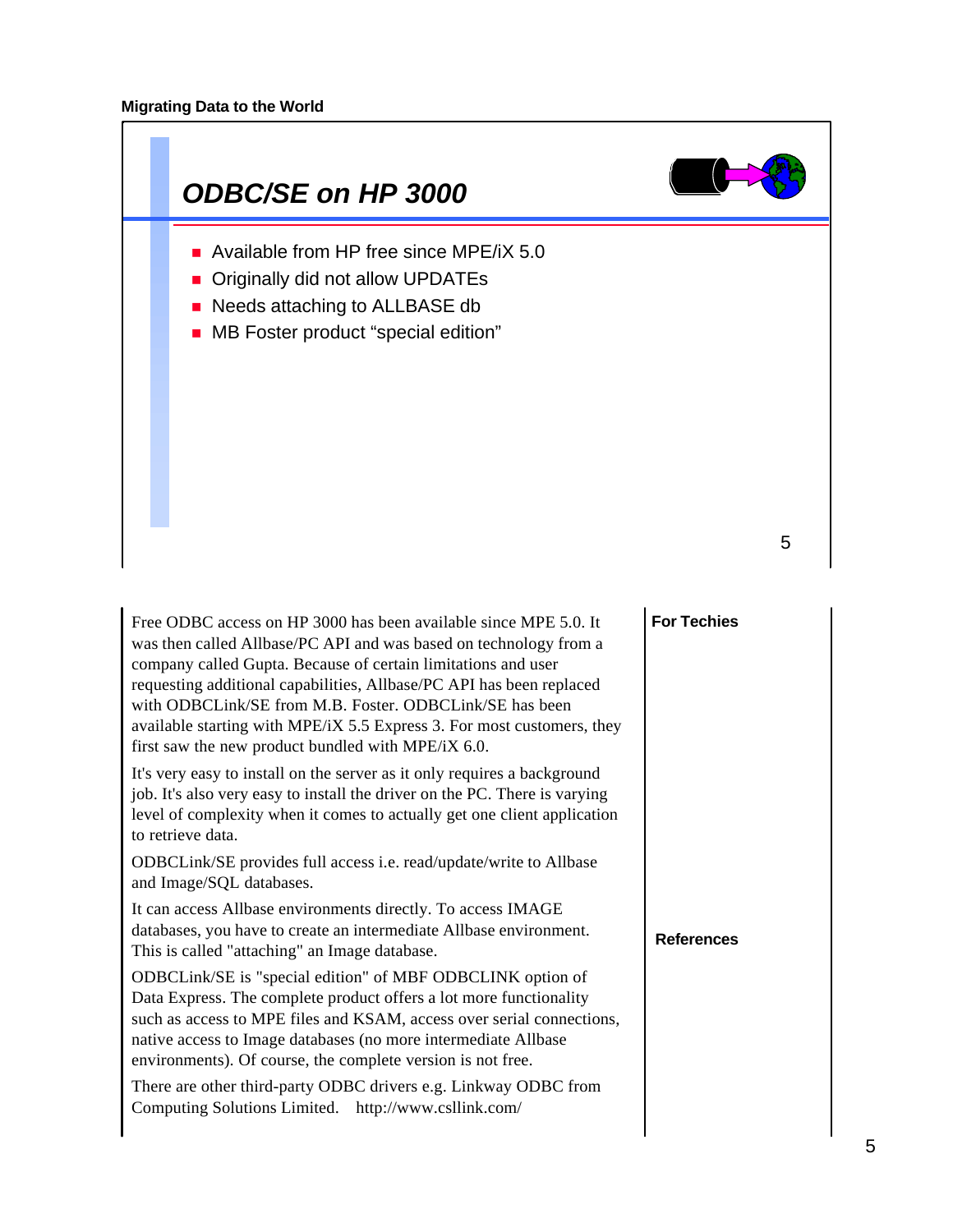

|                                                                                                                                                                                                                                                  | <b>For Techies</b>                              |
|--------------------------------------------------------------------------------------------------------------------------------------------------------------------------------------------------------------------------------------------------|-------------------------------------------------|
| A software development tool designed for building Windows<br>client/server applications. Direct Image and TurboImage database<br>access. Developers can design applications that read, write, delete and<br>update databases, KSAM or MPE files. |                                                 |
| No terminal emulation software is required to use applications<br>developed with MiddleMan as no session is needed on the HP 3000.                                                                                                               |                                                 |
| Includes a server program that can be customized to meet the needs of<br>specific applications. MiddleMan supports the concurrent use of<br>multiple server programs.                                                                            |                                                 |
| Includes a trace and debugging facility for application testing and error<br>correction and a network file transfer facility for fast large file transfers.                                                                                      | <b>References</b>                               |
| MiddleMan is accessible from a variety of Windows-based<br>applications, including Visual Basic, Visual C, Powerbuilder, Delphi,<br>COBOL, Excel, WordPerfect, Lotus and many other applications that<br>support DDE or OLE.                     | www.minisoft.com/<br>middleman/midleman<br>.htm |
|                                                                                                                                                                                                                                                  |                                                 |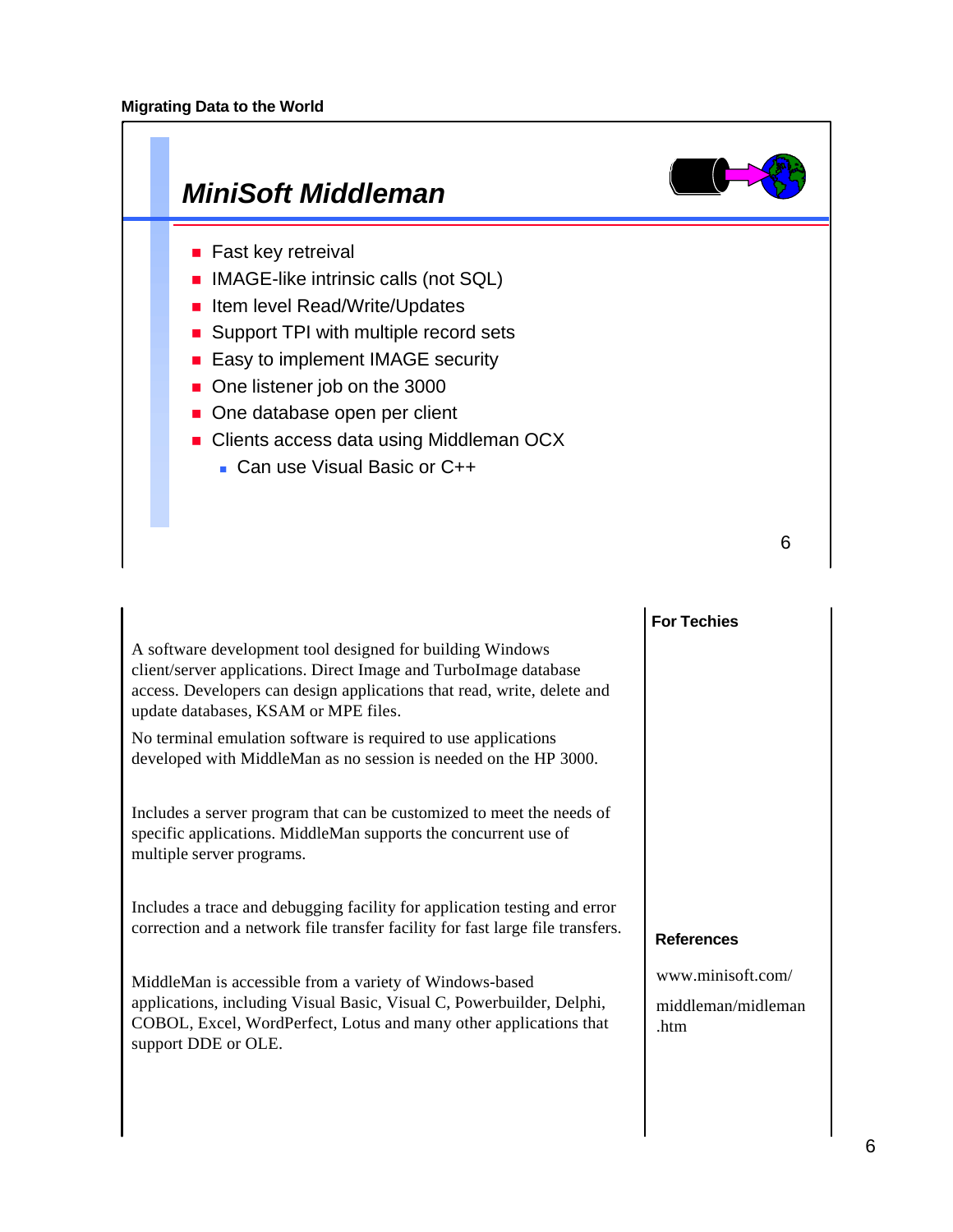| <b>Example Application: KX</b>                                                                                                                                                                                                                                                                                                                                            |
|---------------------------------------------------------------------------------------------------------------------------------------------------------------------------------------------------------------------------------------------------------------------------------------------------------------------------------------------------------------------------|
| Karnak-X<br>View Tools Window Help<br>Edit Lists<br>File<br><b>M</b> ● 芬子 ?                                                                                                                                                                                                                                                                                               |
| <b>Q</b> Search<br>$ \Box$<br>Customer Profile<br>$\blacktriangledown$<br>Set Profile<br>- Search Criteria<br>Search Field:<br>Search Keywords<br>Prospect<br>Tech<br>Ideas<br>Total<br>Customer<br>Customer ID                                                                                                                                                           |
| 116M Blue Cross Blue Shield of The Team De Overview<br>Blue Cros@<br>Company Name<br>Contact Name<br><b><math>⊽</math></b> View Contacts<br><b><math>⊓</math></b> View Products<br><b>⊠</b> View<br>€<br>Product Code<br>CPU ID<br>Blue Cross Blue Shield of The Street<br>Company<br> C <br>P<br>Seard<br><b>Address</b><br>801 Pine Street<br><mark>≙ Status  </mark> C |
| thattanooga, N - Tunit toe<br>Max List Count:<br>10<br>List Mo<br>7402-2555, USA<br>Source<br><b>Status</b><br>Product<br><b>Distributor</b><br>ID<br>Robelle Consulting Ltd.<br>851<br>ON SE<br>LQ LICIIE<br>Cust<br>底底<br>85Y<br>EXPIR<br><b>IST LI</b><br>Cust<br>Site<br>Phone<br><b>Contact Name</b>                                                                 |
| Type<br>93V<br>EXPIR<br><b>ILQ LI</b><br>Cust<br>0001<br>MAIN<br>$Joe T. \t$<br>(423)<br>ON SE   ILQ LICIS<br>109V<br>Cust                                                                                                                                                                                                                                                |

| Our MIS programmers developed an application that merged data<br>access from three HP 3000 based systems into a centralized Windows<br>client.                                                                                                              | <b>For Techies</b> |
|-------------------------------------------------------------------------------------------------------------------------------------------------------------------------------------------------------------------------------------------------------------|--------------------|
| KC: Customer Accounts (who, where, what)                                                                                                                                                                                                                    |                    |
| KB: Tech Support Knowledge Base (product bugs tracking and<br>enhancement request)                                                                                                                                                                          |                    |
| KT: Sales Prospects (demos and information requests)                                                                                                                                                                                                        |                    |
| The new system accesses all 3 Image databases and allows for cross-<br>checking and quick keyed reads including TPI searches.                                                                                                                               |                    |
| MIS chose Middleman over ODBC because it had more control                                                                                                                                                                                                   |                    |
| over security (Item level), volume (could restrict how many records)<br>and data manipulation using the already familiar Image intrinsics. They<br>wanted a flexible 'car' not a large volume 'bus'. At that time Updates<br>were not possible and the full | <b>References</b>  |
| MB Foster product was deemed too expensive.                                                                                                                                                                                                                 |                    |
| The need of ODBC/SE to attach to Allbase was also considered                                                                                                                                                                                                |                    |
| less flexible with a longer learning curve.                                                                                                                                                                                                                 |                    |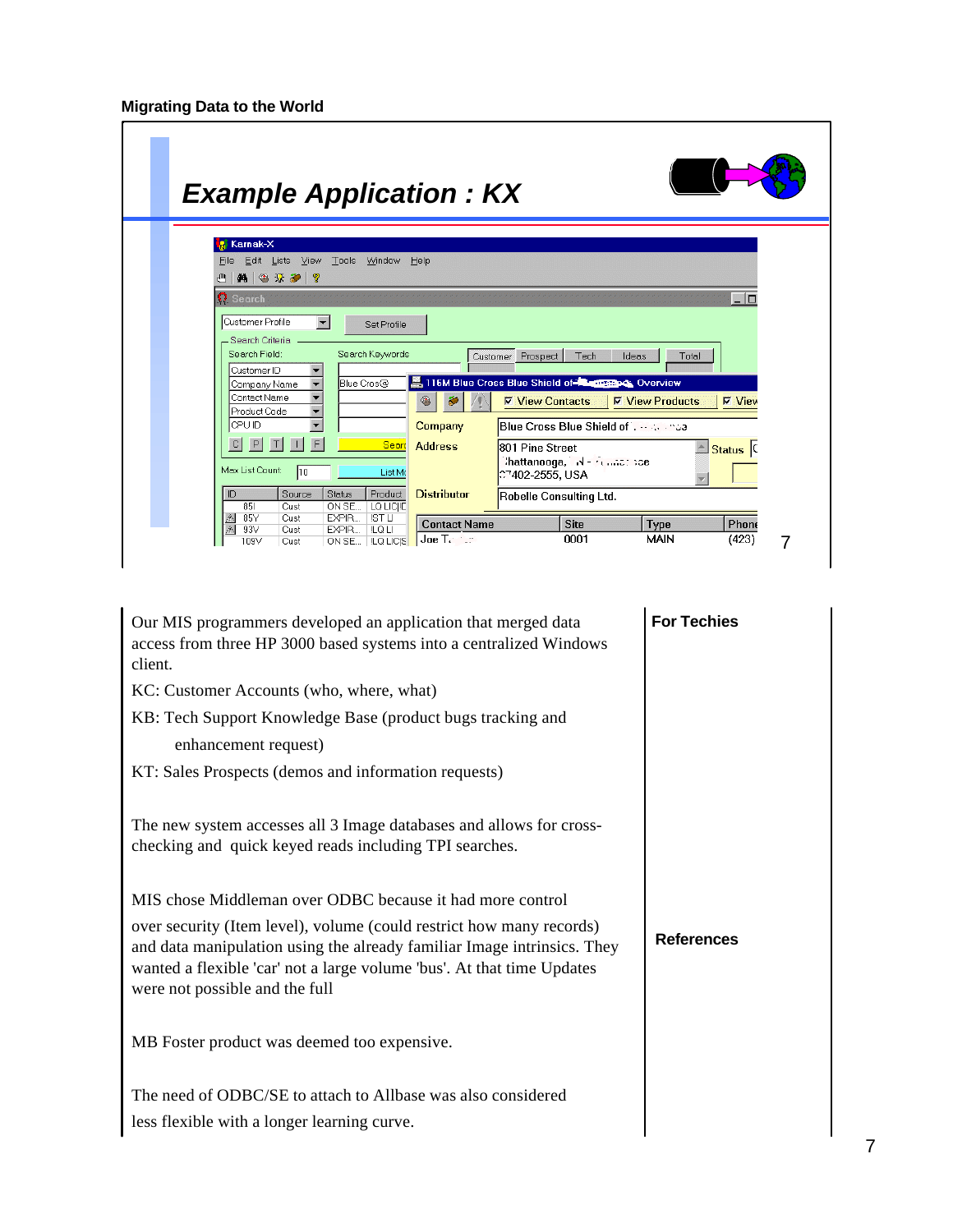

| Apache for MPE/iX is server software that turns your HP3000 into a<br>full-featured web server. With a front-end browser and Apache,<br>applications and documents on your HP3000 can be accessed on the<br>Internet or over an intranet. Apache is open software from the Apache<br>Software Foundation | <b>For Techies</b> |                   |
|----------------------------------------------------------------------------------------------------------------------------------------------------------------------------------------------------------------------------------------------------------------------------------------------------------|--------------------|-------------------|
| Apache 1.3.4 for MPE/iX downloads as a compressed tar file with two<br>files included: An installation job and the Apache binary and<br>distribution files in compressed tar format                                                                                                                      |                    |                   |
| The installation job sets up the PUB.APACHE structure and its<br>associated users if these don't already exist on your system. It then<br>untars the Apache distribution files into the PUB.APACHE account.                                                                                              |                    |                   |
| MPE/iX 6.0 version available at HP's "JAZZ" site<br>http://jazz.external.hp.com/src/apache/index.html                                                                                                                                                                                                    |                    |                   |
| $PATH = /APACHE/PUB/htdocs/$                                                                                                                                                                                                                                                                             |                    |                   |
| CODE ------------LOGICAL RECORD------- FILENAME                                                                                                                                                                                                                                                          |                    | <b>References</b> |
| SIZE TYP<br>EOF<br><b>LIMIT</b>                                                                                                                                                                                                                                                                          |                    |                   |
| 640<br>1B BA<br>100000                                                                                                                                                                                                                                                                                   | 202020-ytd.html    |                   |
| 1B BA<br>2326 2147483647                                                                                                                                                                                                                                                                                 | apache_pb.gif      |                   |
| 1B BA<br>1082 2147483647                                                                                                                                                                                                                                                                                 | index.html         |                   |
| 1B BA<br>743 2147483647                                                                                                                                                                                                                                                                                  | kbweb.html         |                   |
| 67107839<br>16W HBD<br>$\Omega$                                                                                                                                                                                                                                                                          | manual/            |                   |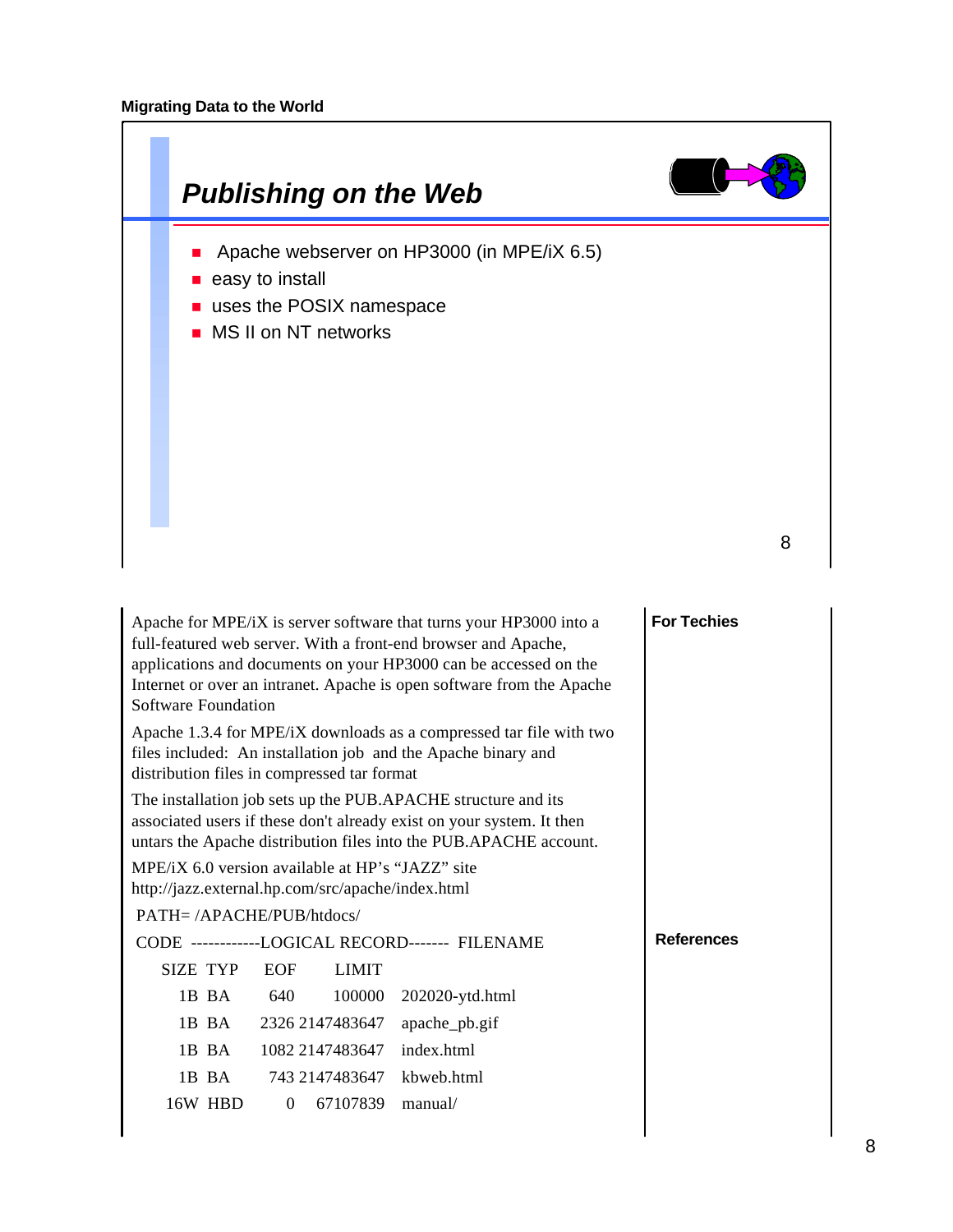|                                                        | • Save existing reports in appropriate POSIX directory                       |                        |
|--------------------------------------------------------|------------------------------------------------------------------------------|------------------------|
| http://<br>/myreport.txt - Microsoft Internet Explorer |                                                                              |                        |
| File Edit<br>View<br>Favorites<br>Tools                | Help                                                                         |                        |
| ⇦<br>Stop<br><b>Back</b><br>Forward                    | A<br>ी<br>ൂ\•<br>*<br>Refresh<br>Search Favorites<br>History<br>Home<br>Mail |                        |
| <b>Address</b><br>http://alpha/myreport.txt            |                                                                              | $\alpha$ <sup>Go</sup> |
|                                                        | Jan 21, 2000 9:54 Base MAIL.MAILDB.ROBELLE Set M-MACHINE                     |                        |
| MACHINE-DESC                                           | MACHIN MAIL-V USER-NAME                                                      |                        |
| PRODuction computer                                    | 3002<br><b>HERO</b>                                                          |                        |
|                                                        |                                                                              |                        |

| Protect your investment in existing reports, that already<br>captures and formats your data. | <b>For Techies</b> |
|----------------------------------------------------------------------------------------------|--------------------|
| You can always add fancy HTML code later if the effort<br>warrants it.                       |                    |
| Write your existing reports to a disc file then move it to                                   |                    |
| the directory where you publish your web pages, e.g.                                         |                    |
| :copy myreport, /APACHE/PUB/htdocs/myreport.txt                                              |                    |
|                                                                                              | <b>References</b>  |
|                                                                                              |                    |
|                                                                                              |                    |
|                                                                                              |                    |
|                                                                                              |                    |
|                                                                                              |                    |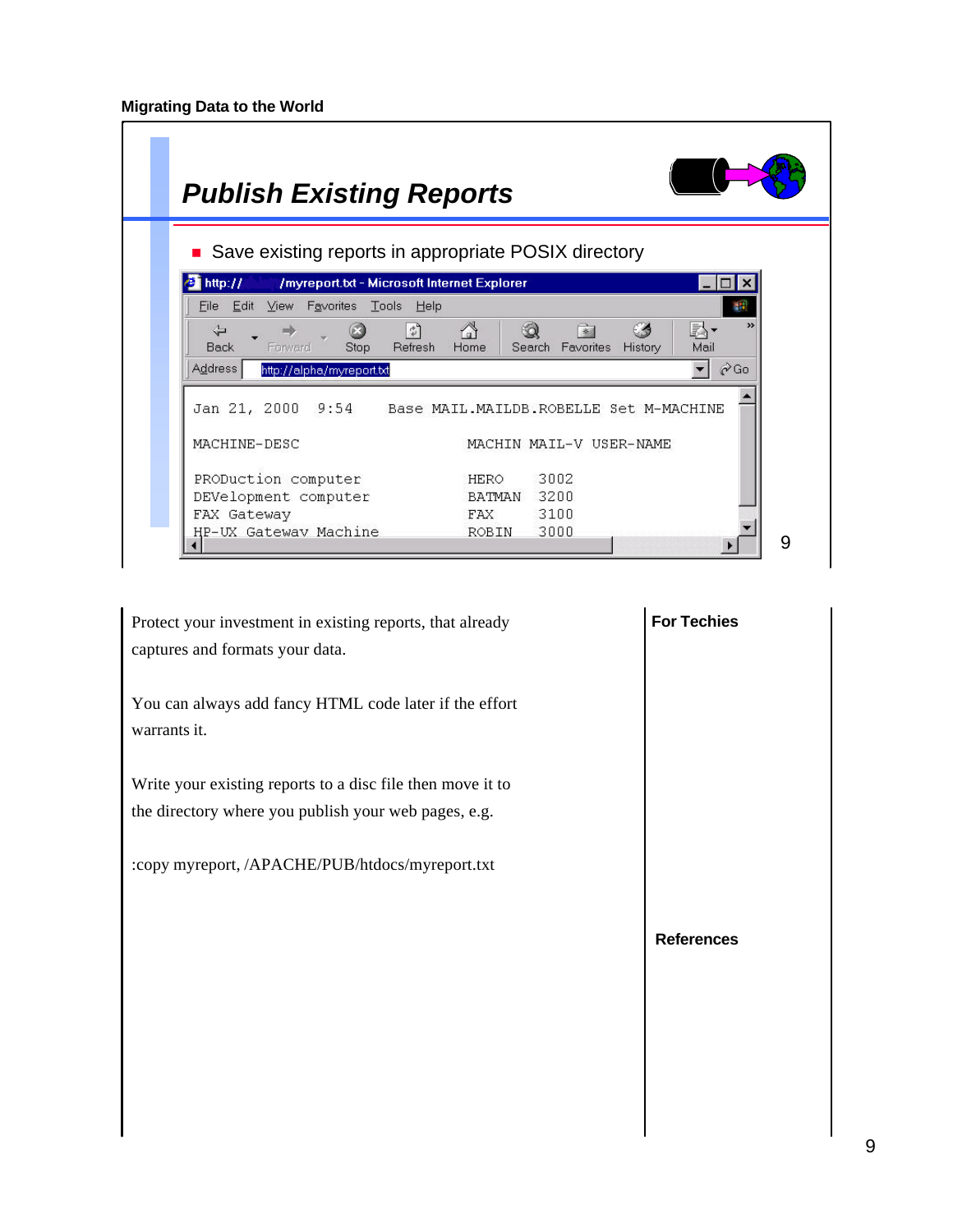

| Sample cgi-bin scripts that evoke an MPE cmd file             | <b>For Techies</b> |
|---------------------------------------------------------------|--------------------|
| list /APACHE/PUB/cgi-bin/kblookup                             |                    |
| $\#!/$ bin/sh                                                 |                    |
| echo "Content-type: text/html"                                |                    |
| # environment var query_string contains name=value&name=value |                    |
| runkb=runkb-\$PPID-\$RANDOM                                   |                    |
| echo \$QUERY_STRING   awk -f mkrunkb >\$runkb                 |                    |
| chmod 555 \$runkb                                             |                    |
| ./\$runkb                                                     |                    |
| rm \$runkb                                                    |                    |
|                                                               |                    |
| list /APACHE/PUB/cgi-bin/mkrunkb                              |                    |
| BEGIN { $FS="="; RS="&"$ }                                    | <b>References</b>  |
| { $var[$1] = $2$ }                                            |                    |
| END { printf "callci KBWEB.CMD.MIS %s", var["kb"] }           |                    |
|                                                               |                    |
| Perl examples on http://www.robelle.com/support/examples.html |                    |
|                                                               |                    |
|                                                               |                    |
|                                                               |                    |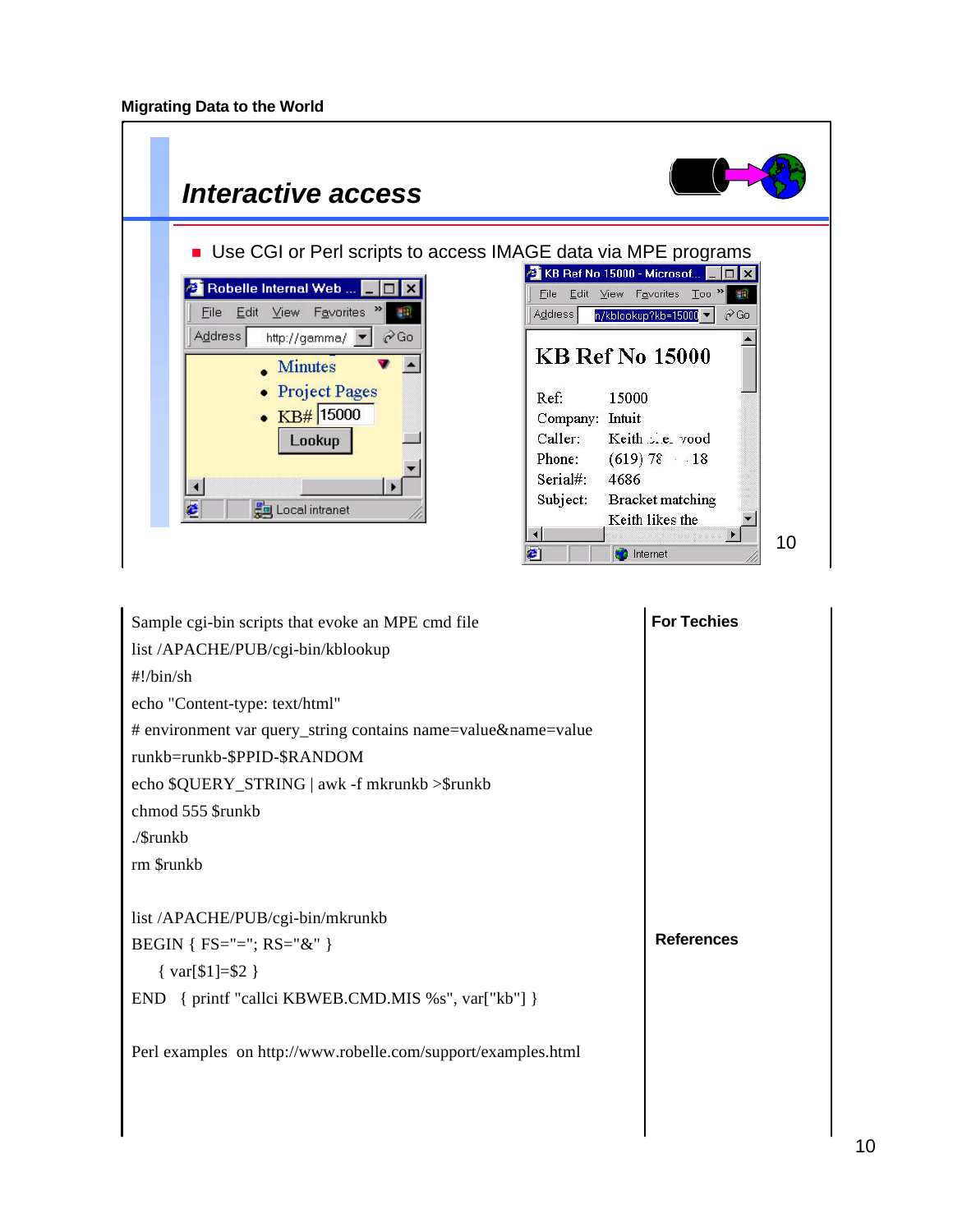

| The ADBC Developer's Kit is a technology that allows efficient, direct<br>TCP/IP, read/write access to IMAGE/SQL and TurboIMAGE<br>databases from ANY and all Java-enabled clients (Mac, UNIX,<br>Workstations, PCs, ), without any need for SQL, ODBC, JDBC, and<br>related SQL-dependent middleware.                                                                                | <b>For Techies</b> |
|---------------------------------------------------------------------------------------------------------------------------------------------------------------------------------------------------------------------------------------------------------------------------------------------------------------------------------------------------------------------------------------|--------------------|
| The MiniSoft JDBC (Java Data Base Connectivity) driver lets any<br>programmer write applications in Java to access MPE flat files, KSAM<br>files, Image, and TurboIMAGE databases using standard SQL<br>statements. It allows a developer to deploy a one-, two-, or three-tier<br>database-access solution, providing the user with access to databases<br>located on any HP system. |                    |
| More info on the commercial packages, plus sample coding examples<br>are available at http://www.advnetsys.com/java3k.htm                                                                                                                                                                                                                                                             | <b>References</b>  |
| Lots of info and White Papers from the JAZZ site on Java<br>http://jazz.external.hp.com/src/java/index.html                                                                                                                                                                                                                                                                           |                    |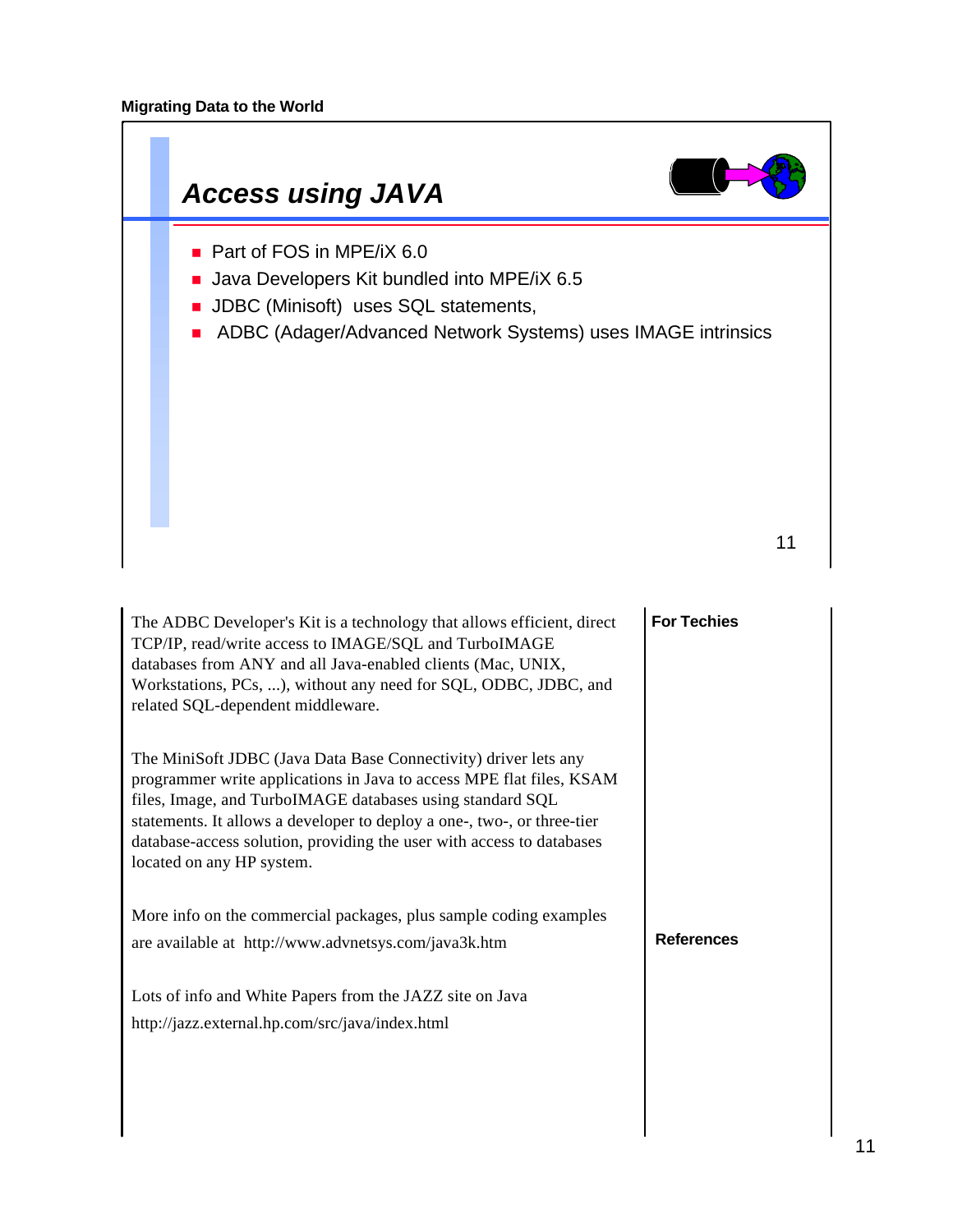

| STExport is a program that comes with Robelle's SUPRTOOL                                            | <b>For Techies</b> |
|-----------------------------------------------------------------------------------------------------|--------------------|
| Database Handyman product.                                                                          |                    |
|                                                                                                     |                    |
| STExport reads self-describing ("link") files, and reformats the data<br>into an ascii output file: |                    |
| • Numeric fields (Integers, Packed, etc) are converted to their character<br>representations        |                    |
| • Character fields are enclosed in quotation marks                                                  |                    |
| • Trailing blanks are (optionally) removed from character fields                                    |                    |
| • Leading zeros are (optionally) removed from numeric fields                                        |                    |
| • The fields are separated with delimiters                                                          |                    |
| • Date fields can be reformatted                                                                    |                    |
| • Numeric fields with implied decimals have a decimal point inserted                                | <b>References</b>  |
| • Output records can be variable-length                                                             |                    |
| • Either of two HTML (Hypertext Markup Language) formats can be<br>generated                        |                    |
| • The first record can contain field names                                                          |                    |
|                                                                                                     |                    |
|                                                                                                     |                    |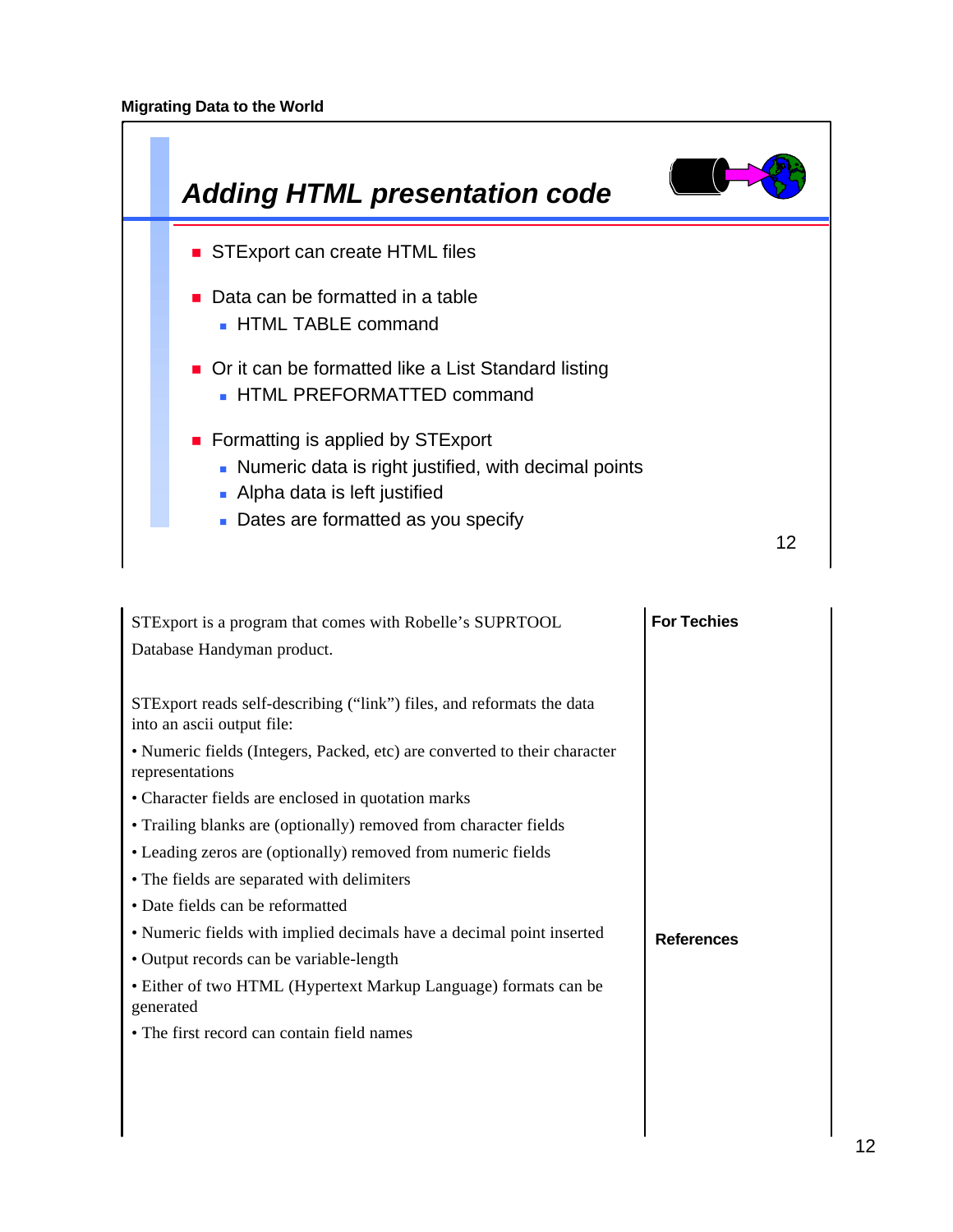

STExport remembers the heading settings from one task to the next. If a task needs the same column/field headings as the prior STExport task used, no Heading command is needed. If a task needs to establish its own column/field headings, use Heading None to disable any prior headings before defining any new ones.

The HTML Title option sets the <TITLE> option in the HTML code, which usually appears in the browser's application title bar.

The HTML Heading option sets the  $\langle H1 \rangle$  option in the HTML code, which will be shown at the top of the document.

Transfer the output file to a web server using FTP, Reflection file transfer, or some other file transfer mechanism.

## **For Techies**

## **References**

The REPTFILE used in this example was created halfway through Module 5, Working with Suprlink.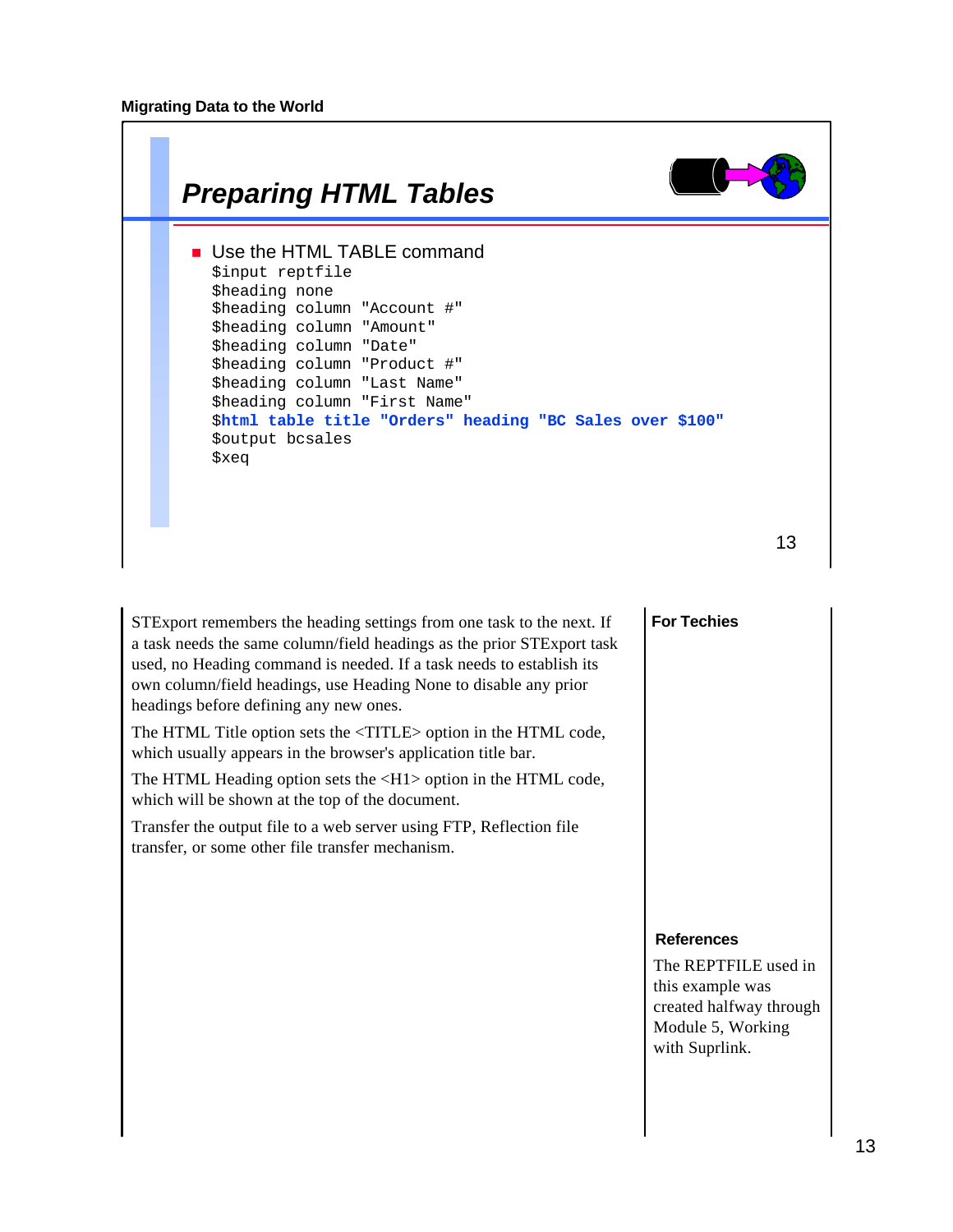|                                                                          |                                       |                                   |                                         | <b>Table With Column Headings</b>                    |                                                              |           |
|--------------------------------------------------------------------------|---------------------------------------|-----------------------------------|-----------------------------------------|------------------------------------------------------|--------------------------------------------------------------|-----------|
|                                                                          |                                       |                                   |                                         |                                                      | • The table has one column per field, and one row per record |           |
|                                                                          |                                       |                                   |                                         |                                                      |                                                              |           |
|                                                                          |                                       |                                   |                                         |                                                      |                                                              |           |
| Orders - Microsoft Internet Explorer<br>File Edit View Go Foveriles Help |                                       |                                   |                                         |                                                      |                                                              | <b>SE</b> |
| D5E 9000000000                                                           |                                       |                                   |                                         | Address 2 C.\TEMP\bosales.html                       |                                                              |           |
| <b>BC</b> Sales over \$100                                               |                                       |                                   |                                         |                                                      |                                                              |           |
|                                                                          |                                       |                                   |                                         | Account # Amount Date Product # Last Name First Name |                                                              |           |
| 10003                                                                    |                                       | 112.07 19951016 50511501 Melander |                                         | John                                                 |                                                              |           |
|                                                                          |                                       |                                   | 166.00 19951016 50512501 Melander       | John                                                 |                                                              |           |
| 10003                                                                    |                                       |                                   | 10003 219.10 19951016 50513001 Melander | John                                                 |                                                              |           |
|                                                                          |                                       |                                   |                                         |                                                      |                                                              |           |
|                                                                          | 10020 224.15 19951000 50511501 Nishet |                                   |                                         | Walley                                               |                                                              |           |

```
For Techies
                                                    References
<html>
<head>
<title>Orders</title>
</head>
<body>
<h1>BC Sales over $100</h1>
<table border=1>
<tr><th>Account #<th>Amount<th>Date<th>Product
#<th>Last Name<th>First Name</tr>
<tr><td align=right>10003<td
align=right>112.07<td align=right>19951016<td
align=right>50511501<td>Melander<td>John</tr>
<tr><td align=right>10003<td
align=right>166.00<td align=right>19951016<td
align=right>50512501<td>Melander<td>John</tr>
<tr><td align=right>10003<td
align=right>219.10<td align=right>19951016<td
align=right>50513001<td>Melander<td>John</tr>
<tr><td align=right>10020<td
align=right>224.15<td align=right>19951000<td
align=right>50511501<td>Nisbet<td>Walley</tr>
<tr><td align=right>10020<td
align=right>167.13<td align=right>19951028<td
align=right>50512501<td>Nisbet<td>Walley</tr>
</table>
</body>
</html>
```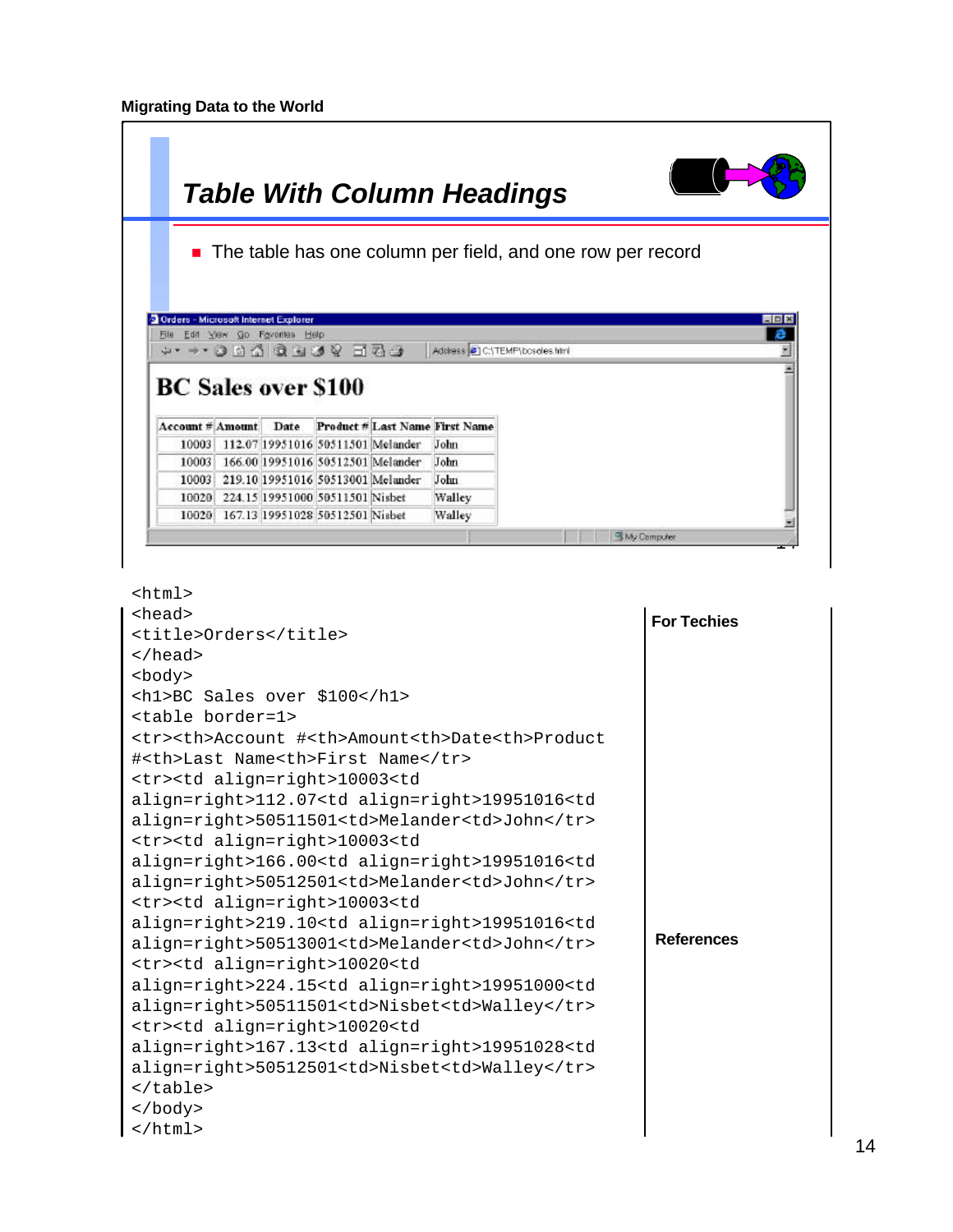

| File and Print Sharing : One of the most popular file and print sharing<br>methods with NT is the UNIX-based Samba. Samba has been ported to<br>the HP 3000 and provides an easy mechanism for file and print sharing<br>between the HP 3000 and NT platforms | <b>For Techies</b> |
|---------------------------------------------------------------------------------------------------------------------------------------------------------------------------------------------------------------------------------------------------------------|--------------------|
| The Samba/iX package contains programs like SMBD and NMBD to                                                                                                                                                                                                  |                    |
| provide server functionality and also contains utilities like                                                                                                                                                                                                 |                    |
| SMBCLIENT or NMBLOOKUP to provide client functionality.                                                                                                                                                                                                       |                    |
| To set up your HP 3000 system as a Samba server you have to create                                                                                                                                                                                            |                    |
| a configuration file. This file defines which directory trees of the                                                                                                                                                                                          |                    |
| MPE file system should be accessible by clients.                                                                                                                                                                                                              |                    |
|                                                                                                                                                                                                                                                               |                    |
| A listener process is then started (either under INETD or as a                                                                                                                                                                                                |                    |
| separate job) that waits for incoming client connection requests and                                                                                                                                                                                          | <b>References</b>  |
| creates child processes (servers) as needed. The server side                                                                                                                                                                                                  |                    |
| validates the username and password which are sent by the client                                                                                                                                                                                              |                    |
| and grants access to the requested share if appropriate. A share may                                                                                                                                                                                          |                    |
| also be configured to allow guest access (i.e. without a valid                                                                                                                                                                                                |                    |
| username/password pair specified by the client). This is similar in                                                                                                                                                                                           |                    |
| concept to anonymous ftp.                                                                                                                                                                                                                                     |                    |
| MPE port by Lars Appel lappel@HPUGRCA.GRC.HP.COM                                                                                                                                                                                                              |                    |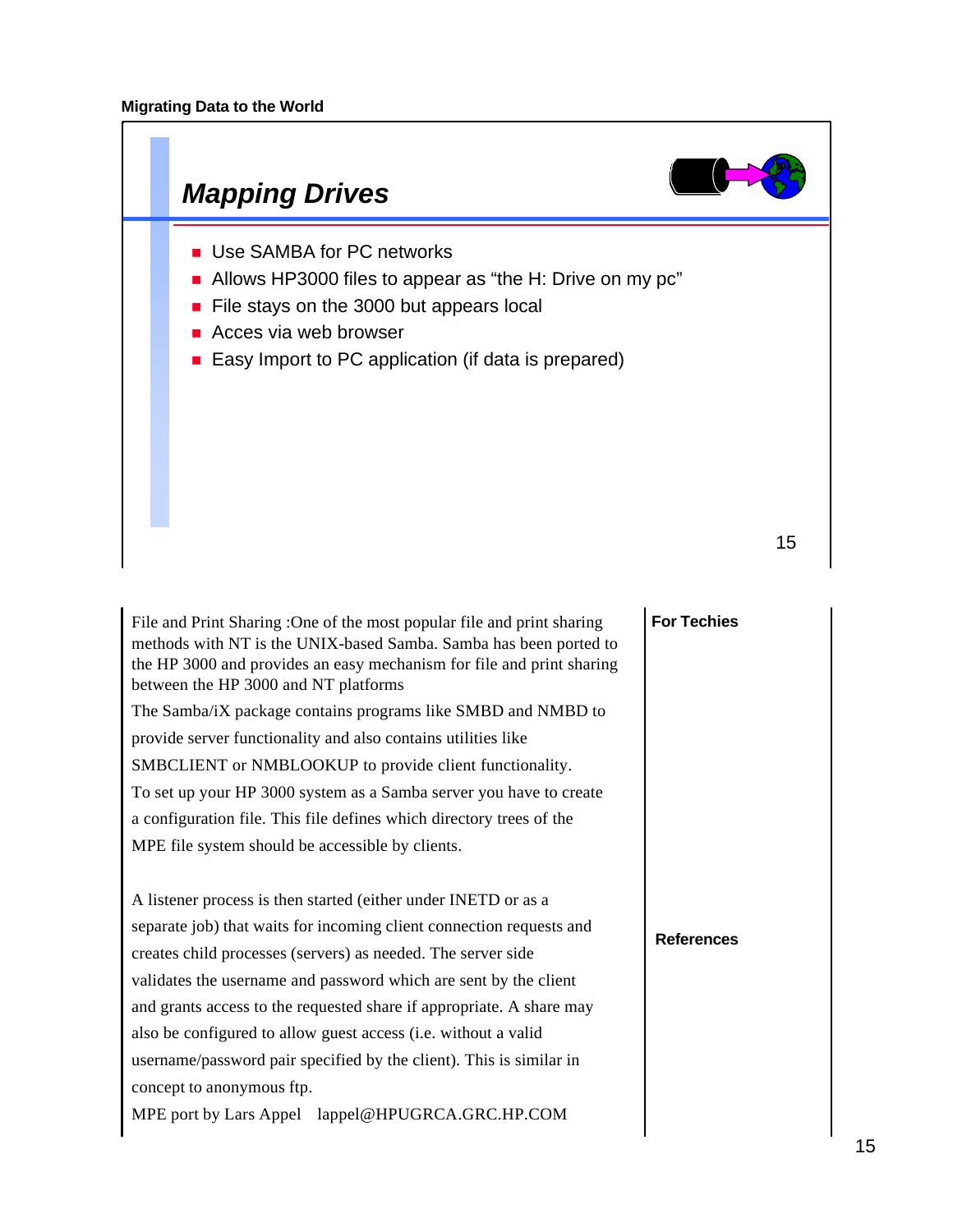

| NFS/iX: Transparent Network File System Access          | <b>For Techies</b> |
|---------------------------------------------------------|--------------------|
| NFS/iX allows H3000 systems to coexist with open        |                    |
| systems in the same network by allowing transparent     |                    |
| access to and from its file system. NFS's client/server |                    |
| design opens files for distributed access               |                    |
| between different systems without demanding             |                    |
| network transfers. UNIX file access is                  |                    |
| possible from MPE operating systems with                |                    |
| full POSIX shell user commands.                         |                    |
| To bridge HP 3000 and open systems, NFS/iX:             |                    |
| • Transforms an HP 3000 into a file server              |                    |
| for other NFS clients                                   |                    |
| • Allows MPE users to access files residing             | <b>References</b>  |
| on other open systems supporting NFS                    |                    |
| • Supports shared printer access                        |                    |
|                                                         |                    |
|                                                         |                    |
|                                                         |                    |
|                                                         |                    |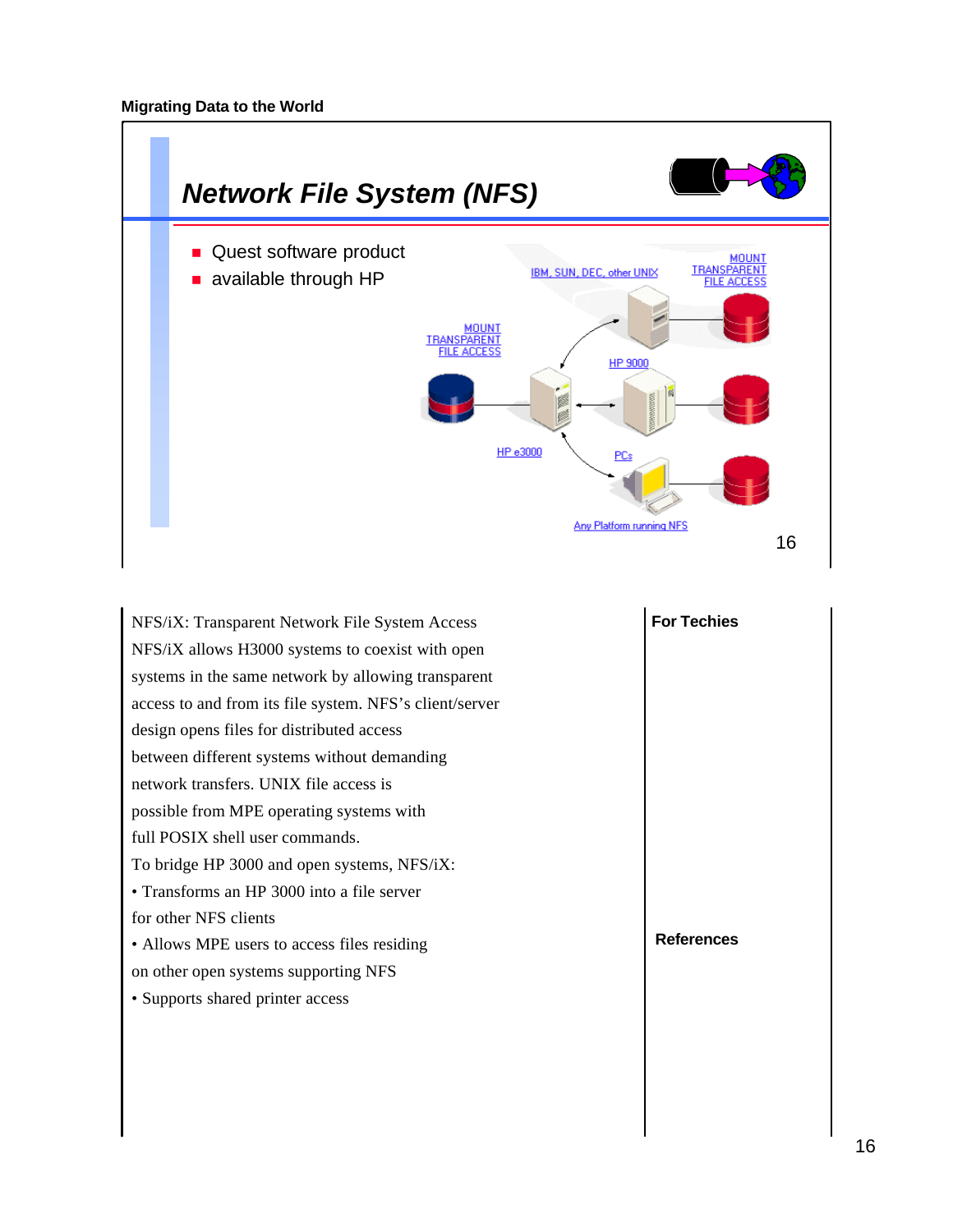

**For Techies References** In the previous modules, you have learnt how to use Suprtool and Suprlink's powerful selection, extracting and linking features to create an output file containing the data you need. In many cases, this file would be used as input to a host-based reporting tool like Quiz, or a Cobol program, which would generate the report the user requires. But what if the reporting tool is on a different machine, with a different operating system? In those cases, the file would require some further conversion, to make it legible by the destination application. Importing to a PC application is similar in concept to almost any job where Suprtool is used to feed IMAGE data to a program. The only extra step would be using STExport to reformat the output before transferring the file to the PC.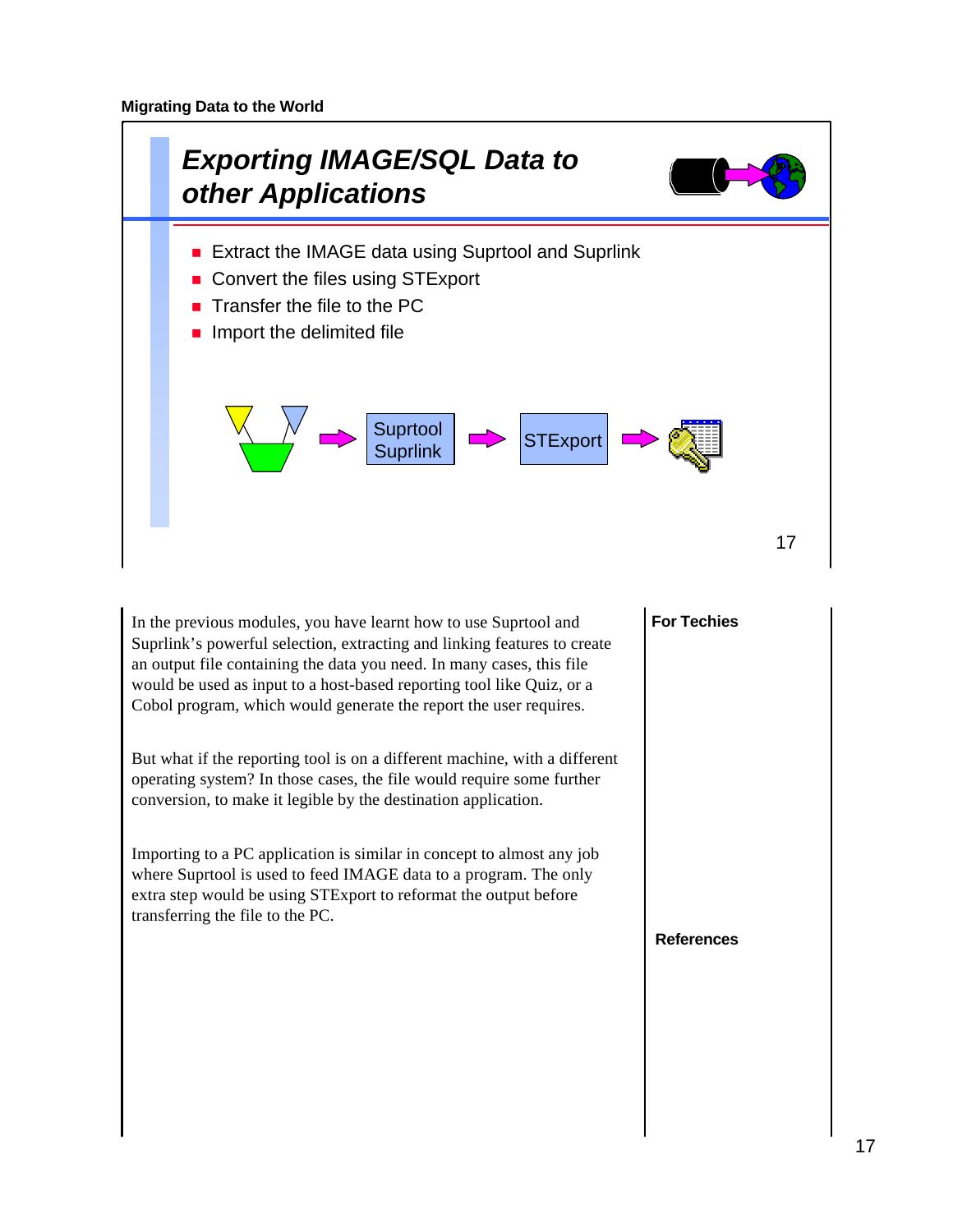

For many years, Suprtool has been able to create output files in Lotus' PRN format directly:

> output salesumm,PRN

This creates a comma-delimited file, with double-quotes around the character fields, and binary fields converted to ascii. This format can still be loaded directly into a number of PC applications. However, some applications require that the data be formatted slightly differently. For example, IMAGE stores trailing blanks on character fields. So that field would include the trailing blanks within the quotes in the PRN file. If the PC application is used to generate form letters, the blanks would be included between the addressee's first and last names.

Much of Suprtool is built around the assumption that it works with fixed-length records. So STExport was added as a separate module in version 3.8, to handle reformatting of HP3000 data into formats that can be loaded directly into applications on PCs and other platforms.

# **For Techies**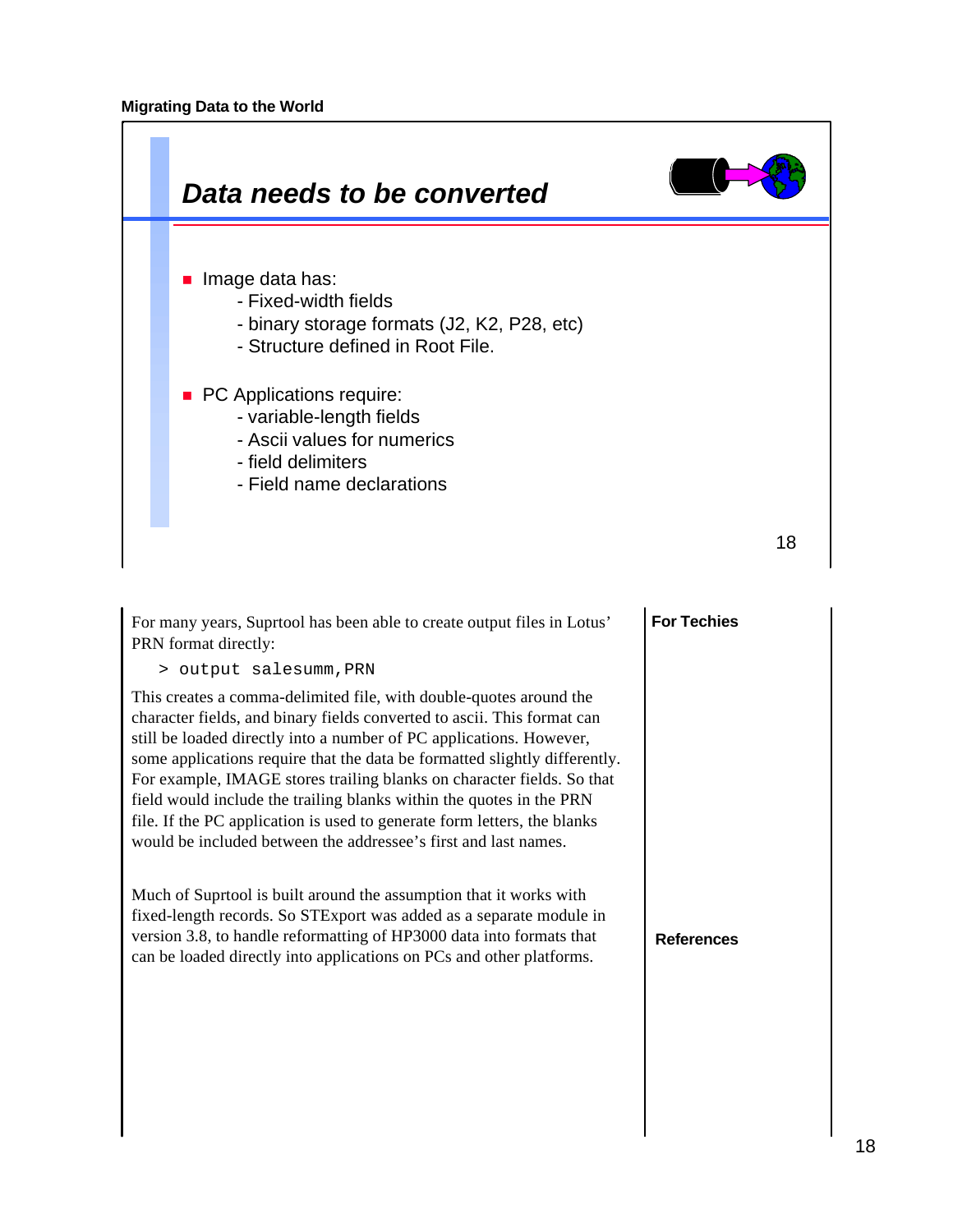

| STExport reads self-describing ("link") files, and reformats the data<br>into an ascii output file: | <b>For Techies</b> |
|-----------------------------------------------------------------------------------------------------|--------------------|
| • Numeric fields (Integers, Packed, etc) are converted to their character<br>representations        |                    |
| • Character fields are enclosed in quotation marks                                                  |                    |
| • Trailing blanks are (optionally) removed from character fields                                    |                    |
| • Leading zeros are (optionally) removed from numeric fields                                        |                    |
| • The fields are separated with delimiters                                                          |                    |
| • Date fields can be reformatted                                                                    |                    |
| • Numeric fields with implied decimals have a decimal point inserted                                |                    |
| • Output records can be variable-length                                                             |                    |
| • Either of two HTML (Hypertext Markup Language) formats can be<br>generated                        | <b>References</b>  |
| • The first record can contain field names                                                          |                    |
| $\bullet$ and more                                                                                  |                    |
|                                                                                                     |                    |
|                                                                                                     |                    |
|                                                                                                     |                    |
|                                                                                                     |                    |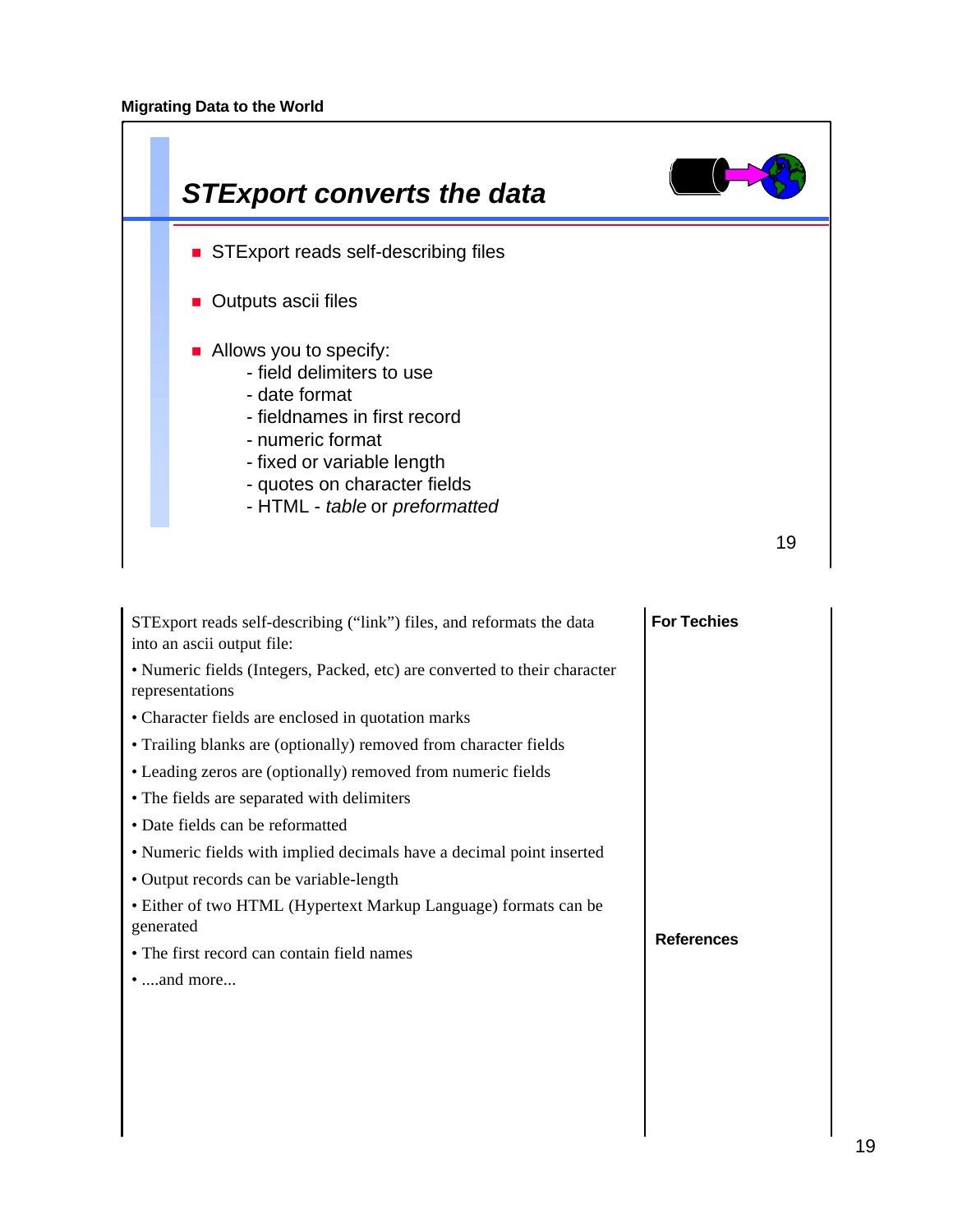$\sqrt{ }$ 

 $\sim 10^4$ 

| The IMAGE Data Looks Like This |                                                              |                                                     |                          |
|--------------------------------|--------------------------------------------------------------|-----------------------------------------------------|--------------------------|
| >qet employees; list; xeq      |                                                              |                                                     |                          |
| ADDRESS                        | $= 307 - 2222$ Edinburgh                                     |                                                     |                          |
|                                | BANK-ACCT = 001-2547-66983                                   |                                                     |                          |
|                                | BANK-NAME = Toronto Dominion<br>$BIRTH-DATE$ = 19700214 CITY |                                                     | $=$ Richmond             |
| $COUNTRY = Canada$             |                                                              |                                                     |                          |
|                                |                                                              | $\texttt{DATE-HIRED}$ = 19920304 DEPARTMENT-NO = 10 |                          |
|                                | $EMPLOY - STATUS = 1$                                        | EMPLOYEE-NO                                         | $= 5557$                 |
|                                | $HOME-PHONE$ = (604) 574-2627                                |                                                     |                          |
| $MARTTAL-STATUS = 2$           |                                                              | NAME NAME                                           | = Grinham, Robert        |
|                                |                                                              | POSTAL-CODE = V9H 2R6 PROVINCE-CODE                 | $= BC$                   |
|                                | REVIEWED-DATE = 19960501                                     | SALARY = 4000.00                                    |                          |
| <b>SEX</b>                     | $= M$                                                        | SIN SIN                                             | $= 689521478$            |
| SPOUSE-NAME                    | $=$                                                          |                                                     |                          |
|                                | TITLE = Administrative Clerk                                 |                                                     |                          |
|                                |                                                              | VACATION-DAYS = 15 WORK-PHONE                       | $= (604)$ 244-4000 x2587 |
|                                |                                                              |                                                     |                          |

| <b>EMPLOYEES</b> | Master | Set# 1 |        |                                  | <b>For Techies</b> |
|------------------|--------|--------|--------|----------------------------------|--------------------|
| Entry:           |        |        | Offset |                                  |                    |
| ADDRESS          |        | X20    | 1      |                                  |                    |
| BANK-ACCT        |        | X20    | 21     |                                  |                    |
| BANK-NAME        |        | X20    | 41     |                                  |                    |
| BIRTH-DATE       |        | I2     | 61     | < <yyyymmdd>&gt;</yyyymmdd>      |                    |
| CITY             |        | X20    | 65     |                                  |                    |
| COUNTRY          |        | X20    | 85     |                                  |                    |
| DATE-HIRED       |        | I2     | 105    | < <yyyymmdd>&gt;</yyyymmdd>      |                    |
| DEPARTMENT-NO    |        | I1     | 109    |                                  |                    |
| EMPLOY-STATUS    |        | I1     | 111    |                                  |                    |
| EMPLOYEE-NO      |        | 12     | 113    | < <search field="">&gt;</search> |                    |
| HOME-PHONE       |        | X20    | 117    |                                  |                    |
| MARITAL-STATUS   |        | I1     | 137    |                                  |                    |
| <b>NAME</b>      |        | X20    | 139    |                                  |                    |
| POSTAL-CODE      |        | X10    | 159    |                                  |                    |
| PROVINCE-CODE    |        | X2     | 169    |                                  |                    |
| REVIEWED-DATE    |        | I2     | 171    | < <yyyymmdd>&gt;</yyyymmdd>      |                    |
| SALARY           |        | I2     | 175    | $<< .2$ >>                       |                    |
| <b>SEX</b>       |        | X2     | 179    |                                  | <b>References</b>  |
| SIN              |        | I2     | 181    |                                  |                    |
| SPOUSE-NAME      |        | X20    | 185    |                                  |                    |
| TITLE            |        | X20    | 205    |                                  |                    |
| VACATION-DAYS    |        | I1     | 225    |                                  |                    |
| WORK-PHONE       |        | X20    | 227    |                                  |                    |
|                  |        |        |        |                                  |                    |

ן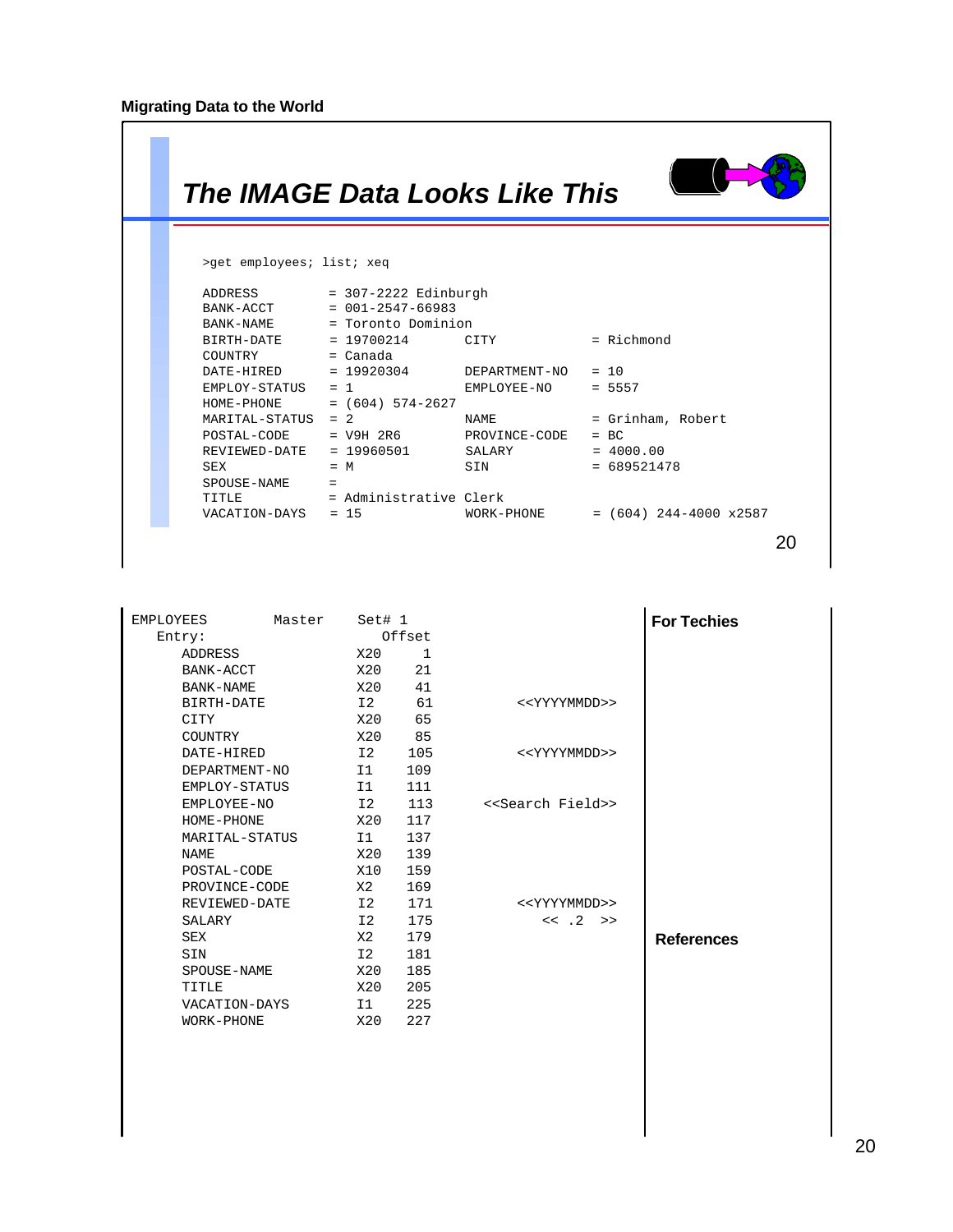# *The MS Access Data Looks Like This*



- The table already exists in an MS Access database
- $\blacksquare$  We will be appending records to the table

|                  | Employee Name Employee Numb | <b>Status</b>                                                                           | <b>Address</b>               | City      | Province/State | Country |  |
|------------------|-----------------------------|-----------------------------------------------------------------------------------------|------------------------------|-----------|----------------|---------|--|
| Grinham, Robert  | 5557                        |                                                                                         | 1 307-2222 Edinburg Richmond |           | BC             | Canada  |  |
| Fernandes, Karen | 24386                       |                                                                                         | 1786 E 30th                  | Vancouver | BC             | Canada  |  |
| Record: 1        | lof 2                       | $\blacktriangleright$ $\blacktriangleright$ $\blacktriangleright$ $\blacktriangleright$ |                              |           |                |         |  |
|                  |                             |                                                                                         |                              |           |                |         |  |
|                  |                             |                                                                                         |                              |           |                |         |  |
|                  |                             |                                                                                         |                              |           |                |         |  |
|                  |                             |                                                                                         |                              |           |                |         |  |
|                  |                             |                                                                                         |                              |           |                |         |  |
|                  |                             |                                                                                         |                              |           |                |         |  |
|                  |                             |                                                                                         |                              |           |                |         |  |

| The table is defined like this: |                  |                |  |  |  |  |
|---------------------------------|------------------|----------------|--|--|--|--|
| Name                            | Type             | Size           |  |  |  |  |
| Employee Name                   | Text             | 50             |  |  |  |  |
| Employee Number                 | Number (Long)    | 4              |  |  |  |  |
| Status                          | Number (Long)    | 4              |  |  |  |  |
| Address                         | Text             | 50             |  |  |  |  |
| City                            | Text             | 50             |  |  |  |  |
| Province/State                  | Text             | 50             |  |  |  |  |
| Country                         | Text             | 50             |  |  |  |  |
| Postal/Zip Code                 | Text             | 50             |  |  |  |  |
| Home Phone Number               | Text             | 50             |  |  |  |  |
| Sex                             | Text             | 50             |  |  |  |  |
| Social Insurance Number         | Number (Long)    | 4              |  |  |  |  |
| Hire Date                       | Date/Time        | 8              |  |  |  |  |
| Marital Status                  | Number (Integer) | $\mathfrak{D}$ |  |  |  |  |
| Spouse Name                     | Text             | 50             |  |  |  |  |
| Monthly Salary                  | Currency         | 8              |  |  |  |  |
| Bank Name                       | Text             | 50             |  |  |  |  |
| Bank Account ID                 | Text             | 50             |  |  |  |  |
| Birth Date                      | Date/Time        | 8              |  |  |  |  |
| Title                           | Text             | 50             |  |  |  |  |
| Department Name                 | Text             | 50             |  |  |  |  |
| Work Phone Number               | Text             | 50             |  |  |  |  |
| Last Review Date                | Date/Time        | 8              |  |  |  |  |
| Vacation Days                   | Number (Integer) | $\mathfrak{D}$ |  |  |  |  |

# **For Techies**

Employee Number is the index item to the table. It's configured as non-duplicating.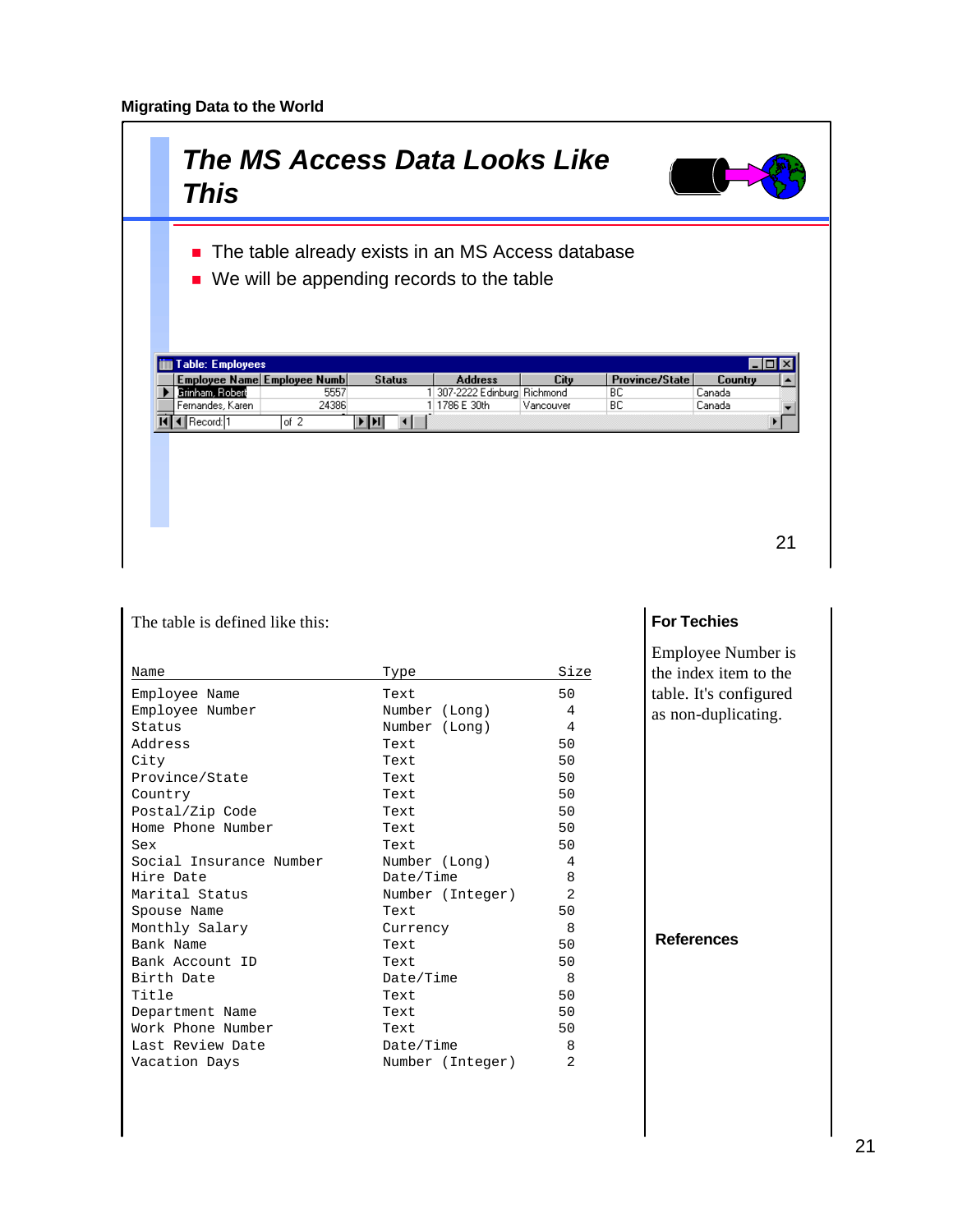|                                                                                                                                                                                                              | <b>The MS Access Import Choices</b>                                                                                                                                                                                                                                                                                                                                                                                                                                                 |
|--------------------------------------------------------------------------------------------------------------------------------------------------------------------------------------------------------------|-------------------------------------------------------------------------------------------------------------------------------------------------------------------------------------------------------------------------------------------------------------------------------------------------------------------------------------------------------------------------------------------------------------------------------------------------------------------------------------|
| <b>Import</b>                                                                                                                                                                                                | ×l                                                                                                                                                                                                                                                                                                                                                                                                                                                                                  |
| <b>Data Source:</b>                                                                                                                                                                                          | <b>Import Text Options - EMPOUT.TXT</b><br>$\boldsymbol{\mathsf{x}}$                                                                                                                                                                                                                                                                                                                                                                                                                |
| <b>Microsoft Access</b><br><b>Text (Delimited)</b><br><b>Text (Fixed Width)</b><br>Microsoft Excel 2.0-4.0<br>Microsoft Excel 5.0<br>Lotus (WKS)<br>Lotus (WK1)<br>Lotus (WK3)<br>Paradox 3.X<br>Paradox 4.X | <b>X</b> First Row Contains Field Names<br><b>OK</b><br>Table Options<br>Cancel<br><b>Create New Table</b><br>Options >><br>Append to Existing Table:<br><b>Employees</b><br><b>Specification Name:</b><br>Save As<br>File Type:<br>Windows (ANSI)<br><b>Text Delimiter:</b><br>Field Separator:<br>Dates, Times, and Numbers<br>Time Delimiter:<br>Date Order:<br><b>YMD</b><br>□ Leading Zeros in Dates<br>Date Delimiter:<br><b>Decimal Separator:</b><br>Four-Digit Years<br>22 |
|                                                                                                                                                                                                              |                                                                                                                                                                                                                                                                                                                                                                                                                                                                                     |

MS Access can import data from a variety of source applications. Not surprisingly, Suprtool and IMAGE/SQL are not listed, so we'll use the generic delimited text format. We'll just use the MS Access defaults for delimiters and separators because they are also the defaults in STExport.

# **For Techies**

#### **References**

The MS Access manual explains the various import options.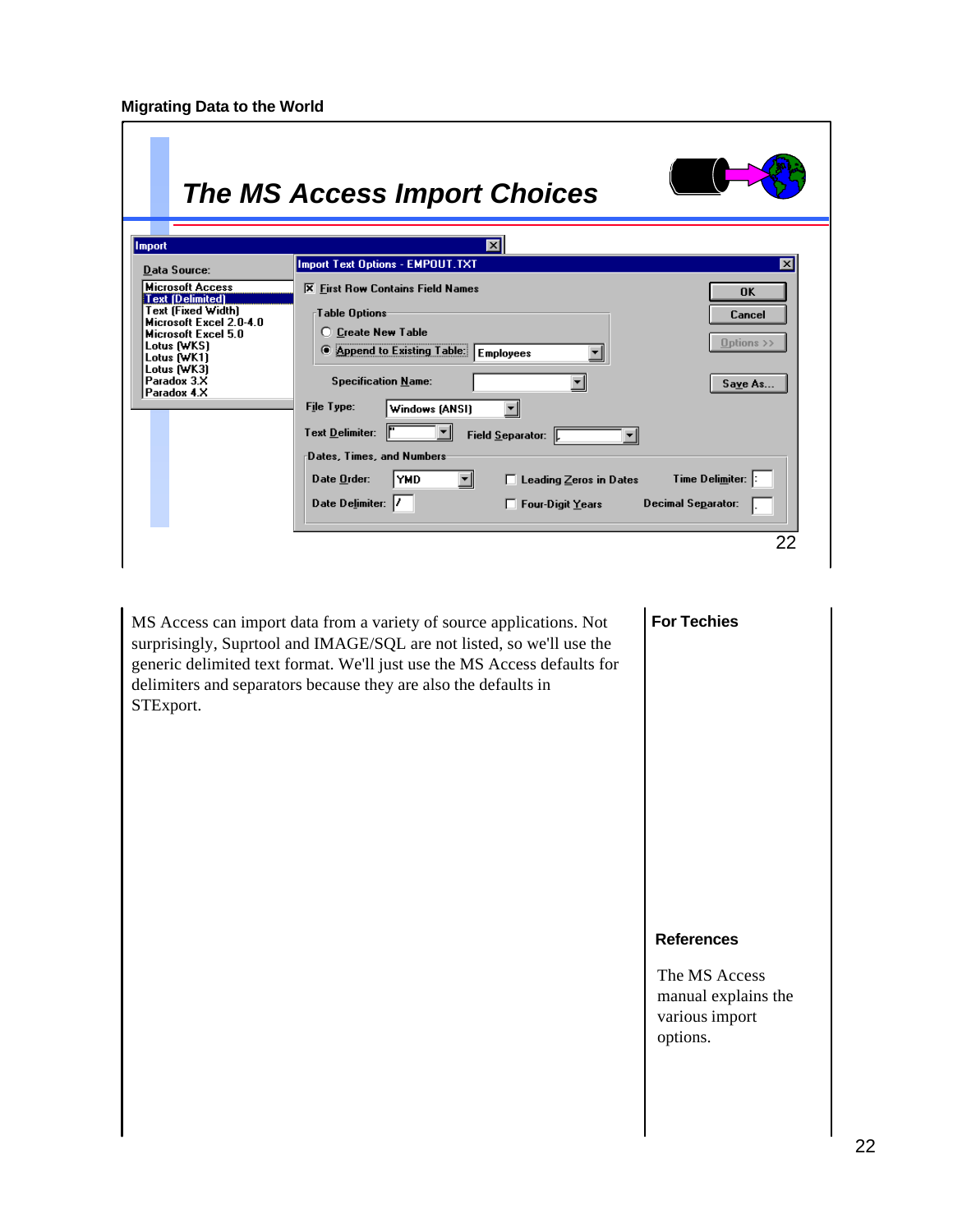

| It is important that MS Access know where to find the fields in the<br>import record. The separator character (in this case a comma) separates<br>the fields, and the text delimiter character (here, double-quotes) marks<br>the start and end of text fields.                                                         | <b>For Techies</b> |
|-------------------------------------------------------------------------------------------------------------------------------------------------------------------------------------------------------------------------------------------------------------------------------------------------------------------------|--------------------|
| If we are creating a new table then there is no need to synchronize the<br>import file with anything. All we need to do is to put the fields in the<br>desired order. If the first row of the file contains the field names, then<br>those names will be used. If not, the columns will be named $1, 2, 3$ , etc.       |                    |
| If we are appending the data to an existing table, then either the fields<br>in the import file must be in the same sequence as those in the table, or<br>the first row of the file must contain field names. The names must<br>match the names in the MS Access database, though the sequence need<br>not be the same. |                    |
| Note: For our example we will create a file that has all the fields<br>required, but we'll use whatever field sequence is produced by Suprtool<br>and Suprlink. We'll put field names in the first record so that MS<br>Access will know how to load the data.                                                          | <b>References</b>  |
|                                                                                                                                                                                                                                                                                                                         |                    |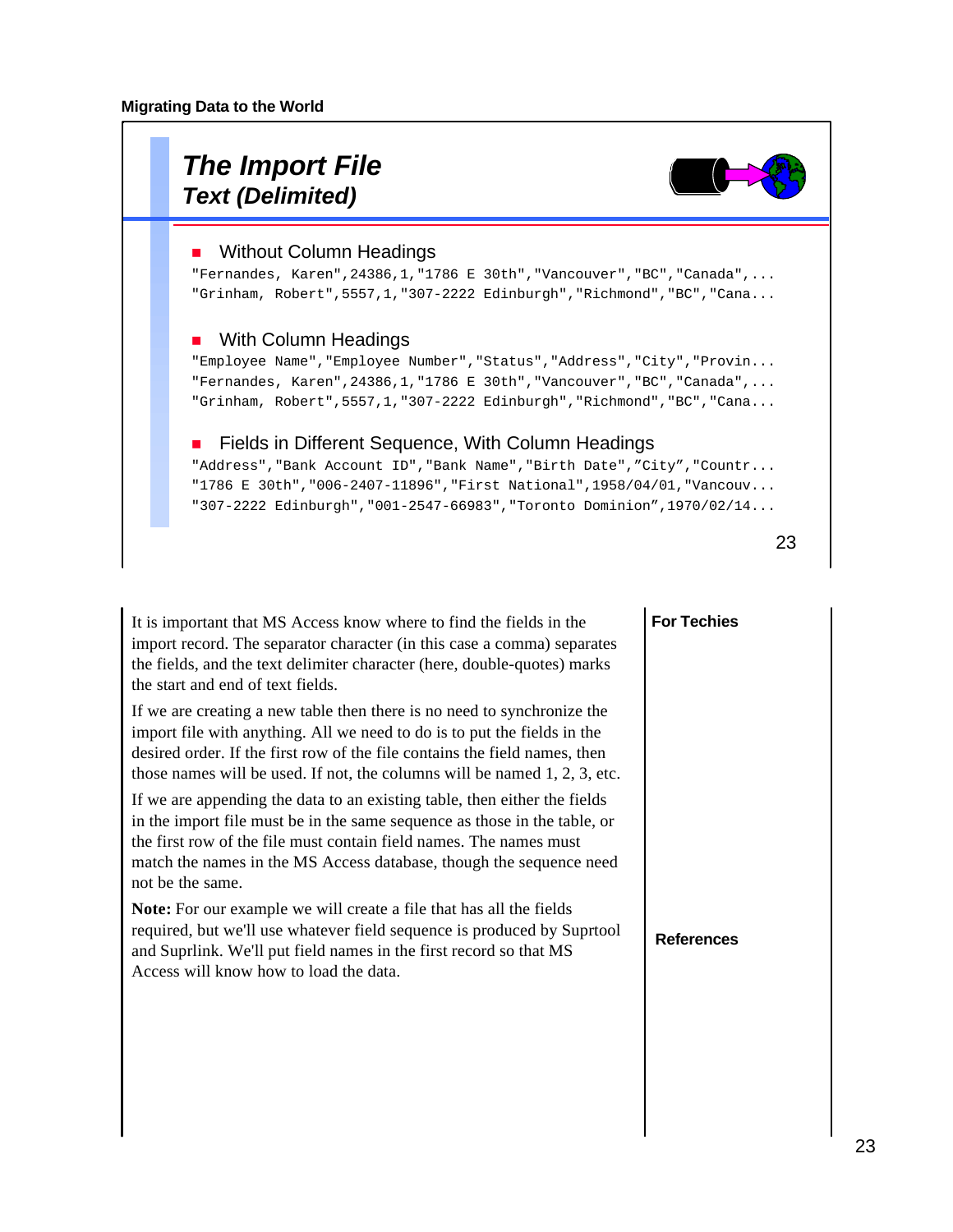| <b>Import the Data into MS Access</b>                                                                                                                                                                                                                                                                                                                                                                                                                                       |    |
|-----------------------------------------------------------------------------------------------------------------------------------------------------------------------------------------------------------------------------------------------------------------------------------------------------------------------------------------------------------------------------------------------------------------------------------------------------------------------------|----|
| $\blacktriangle$<br>Database: EMPLOYDB<br>▾╹<br><b>Select File</b><br>$Q$ pel<br>New<br><b>Microsoft Access</b><br>$\blacksquare$<br><b>Tables</b><br>圃<br><b>Table</b><br>iiii Em<br>Import to Employees finished - 2 records processed. No errors<br>犘<br>were detected.<br>Query<br>B<br>Form<br><b>OK</b><br>$He$ lp<br>E<br>Report<br>Y.<br>List Files of Type:<br>Drives:<br>Macro<br>$\vert \pm \vert$<br>Delimited Text [*.txt]<br>目 d: drive_d<br>호<br>4<br>Module |    |
|                                                                                                                                                                                                                                                                                                                                                                                                                                                                             | 24 |

| MS Access lets you know the outcome of the import operation. | <b>For Techies</b> |
|--------------------------------------------------------------|--------------------|
|                                                              |                    |
|                                                              |                    |
|                                                              |                    |
|                                                              |                    |
|                                                              |                    |
|                                                              |                    |
|                                                              | <b>References</b>  |
|                                                              |                    |
|                                                              |                    |
|                                                              |                    |
|                                                              |                    |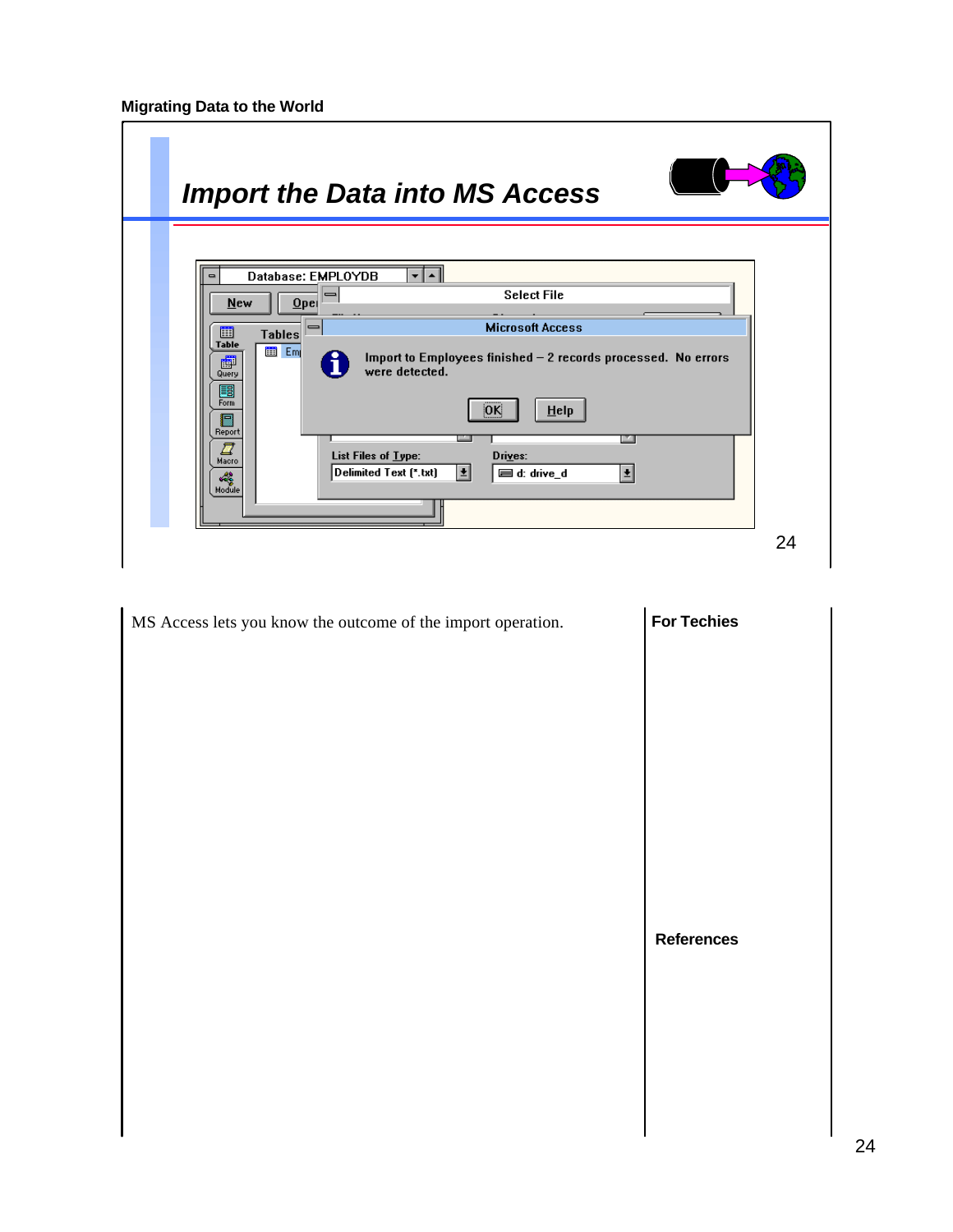

Thank you, Michael Shumko, for your recent subscription to our fine magazine, Scientific American . You will soon receive your first issue, along with your free gift, the Binford 9000 Particle Accelerator . Blah blah blah ...

Obviously for some applications it's critical that text fields have their trailing spaces removed. STExport gives you control over the format of the data going into the import file, whereas the PRN option of Suprtool's Output command does not have any flexibility.

## **STExport Formatting Commands**

- Columns
- Date
- Delimiter
- Floating
- Heading
- Quote
- Sign
- **Spaces**
- Zero

## **For Techies**

Confusing terminology: STExport calls the character that appears between fields a *delimiter*; MS Access calls this a *field separator*. STExport calls the character used around byte-type fields a *quote*; MS Access calls this a *text delimiter*.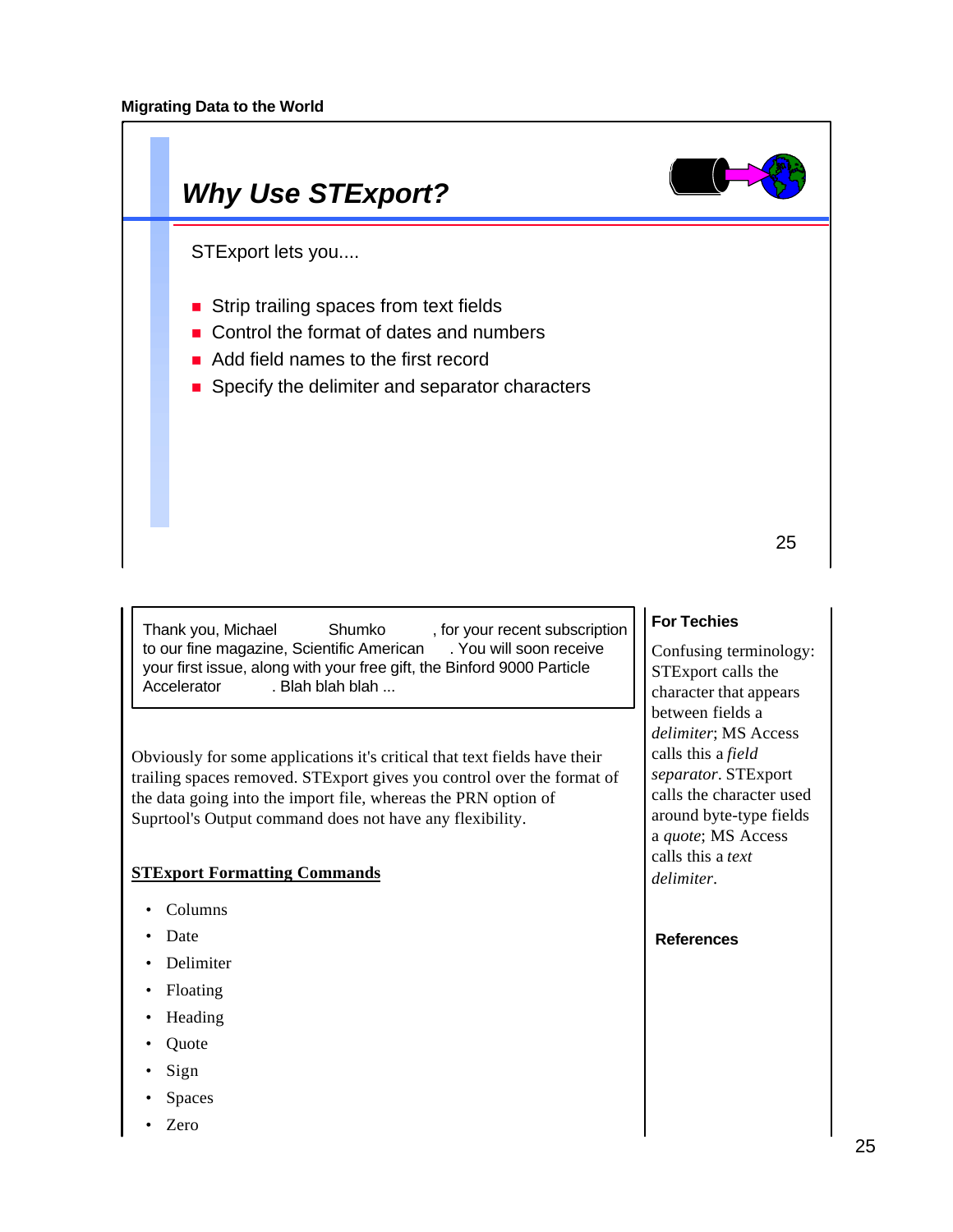

|       |        | You can import the data into an Oracle/UX database with the<br>SQL*Loader utility. To execute SQL*Loader, you can do:      | <b>For Techies</b> |
|-------|--------|----------------------------------------------------------------------------------------------------------------------------|--------------------|
|       |        | sqlload userid=username/userpass control=loaddata.ctl log=load.log                                                         |                    |
| where |        | sqlload is the filename of the SQL*Loader program                                                                          |                    |
|       | userid | is the username and password to use to connect to the<br>database                                                          |                    |
|       |        | control is used to point the file containing the load<br>specifications (shown on the slide)                               |                    |
|       | log    | is requesting SQL*Loader to write the various<br>messages generated during the load operation,<br>including error messages |                    |
|       |        |                                                                                                                            | <b>References</b>  |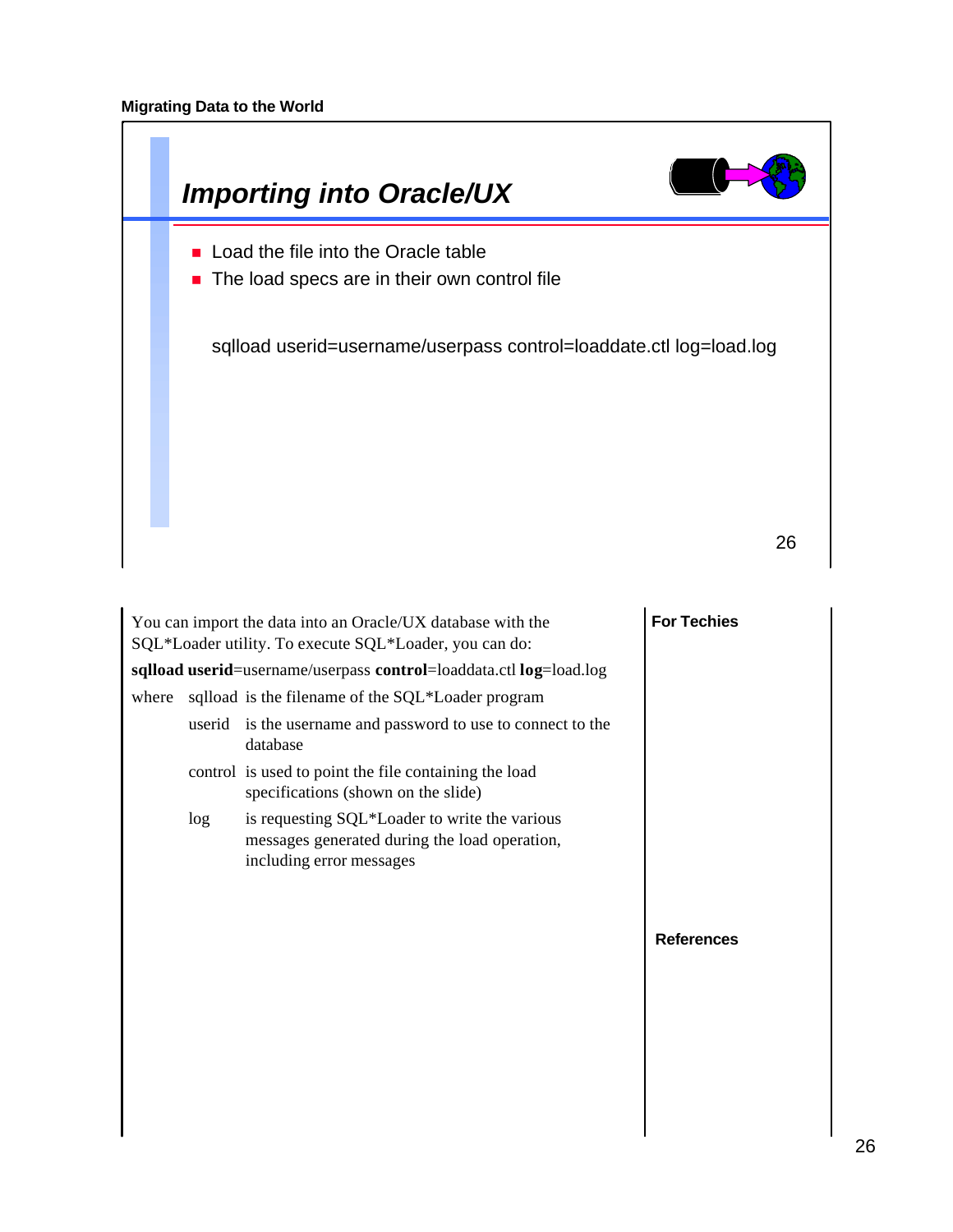# **Migrating Data to the World**

|  | <b>Importing into Oracle/UX</b><br><b>The Control File</b>                                                                                                                                                                                                                                                                                       |
|--|--------------------------------------------------------------------------------------------------------------------------------------------------------------------------------------------------------------------------------------------------------------------------------------------------------------------------------------------------|
|  | load data<br>infile '/users/mike/oracle/data/empdept'<br>append into table employees<br>fields terminated by ","<br>optionally enclosed by '"'                                                                                                                                                                                                   |
|  | (employee_name, employee_number, status, address,<br>city, province_state, country, postal_zip_code,<br>home_phone_number, sex, social_insurance_number,<br>hire_date, marital_status, spouse_name,<br>monthly_salary, bank_name, bank_account_id,<br>birth_date, title, department_name,<br>work_phone_number, last_review_date, vacation_days) |
|  |                                                                                                                                                                                                                                                                                                                                                  |

| load data                | load command                                                                                                                                                                | <b>For Techies</b> |
|--------------------------|-----------------------------------------------------------------------------------------------------------------------------------------------------------------------------|--------------------|
| infile                   | name of the data file                                                                                                                                                       |                    |
| <i>append</i> into table | destination table<br><i>insert</i> assumes the table is empty<br>append creates new rows<br>replace deletes existing rows before loading<br>truncate is the same as replace |                    |
| fields terminated by     | character used between column values                                                                                                                                        |                    |
|                          | optionally enclosed by character used around text strings                                                                                                                   |                    |
| (employee_name,)         | column names, in the same sequence as the<br>data file                                                                                                                      |                    |
|                          |                                                                                                                                                                             | <b>References</b>  |

 $\overline{\phantom{a}}$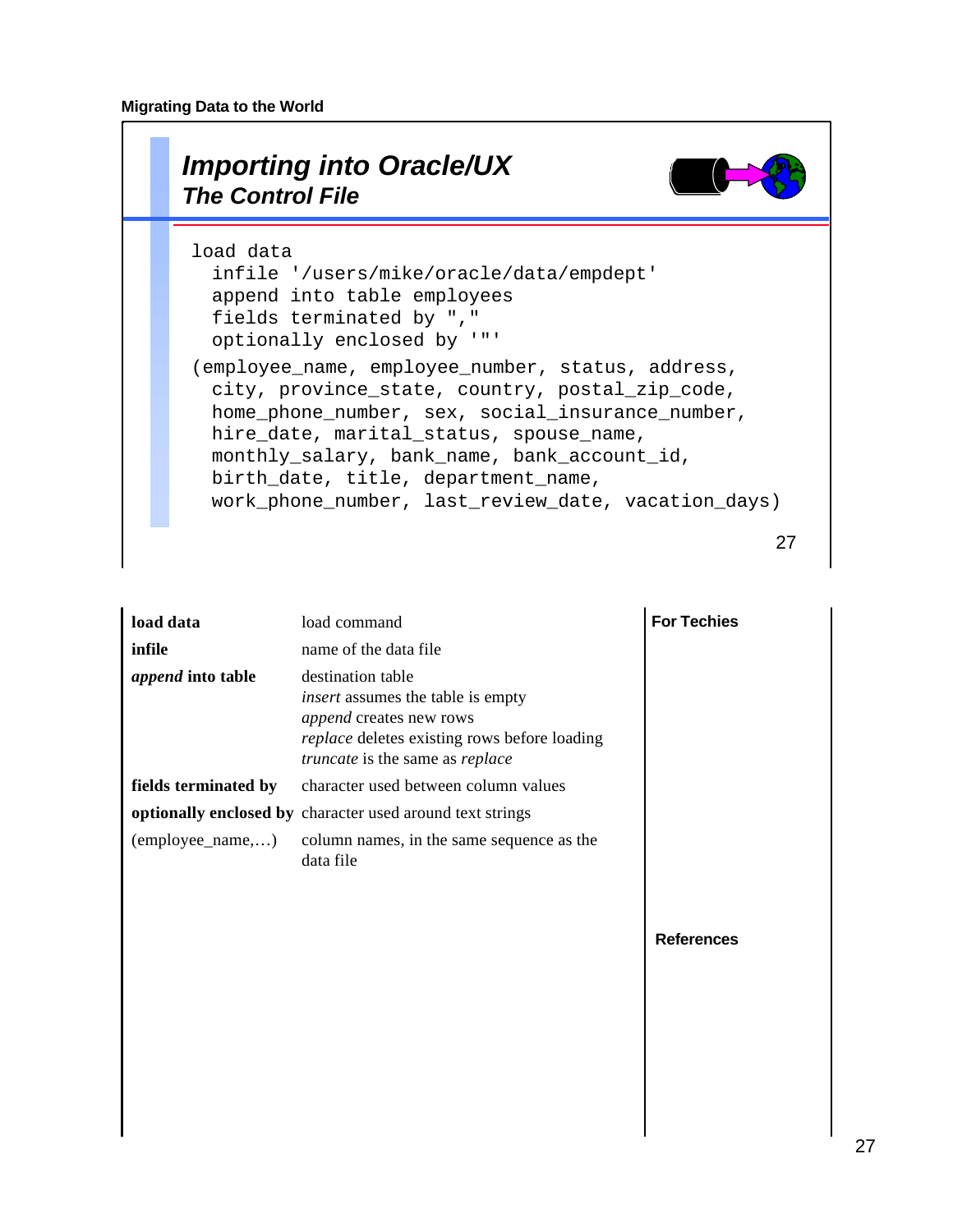| <b>Transport Methods</b>                                                                                                                                                                                                                                                                                                                                                                                                                                                                      |
|-----------------------------------------------------------------------------------------------------------------------------------------------------------------------------------------------------------------------------------------------------------------------------------------------------------------------------------------------------------------------------------------------------------------------------------------------------------------------------------------------|
| • File Transport Protocol (ftp)<br>Most common tool, Windows, Unix,                                                                                                                                                                                                                                                                                                                                                                                                                           |
| <b>ES Command Prompt</b><br>$ \Box$ $\times$<br>z:\>ftp gamma<br>Connected to gamma.ROBELLE.COM.<br>220 HP ARPA FTP Server [A0010001] (C) Hewlett-Packard Co<br>User (gamma.ROBELLE.COM:(none)): user.admin<br>230 User logged on<br>ftp> get udc<br>200 PORT command ok.<br>150 File: udc opened; data connection will be opened<br>226 Transfer complete.<br>246 bytes received in 0.18 seconds (1.37 Kbytes/sec)<br>$ftp$ quit<br>221 Server is closing command connection<br>z:\>tupe udc |
| setcatalog phnmudc.current.cognos<br>28<br>*******                                                                                                                                                                                                                                                                                                                                                                                                                                            |

|                                             | Almost every computer that supports TCP/IP will have an ftp client. | <b>For Techies</b> |
|---------------------------------------------|---------------------------------------------------------------------|--------------------|
|                                             | You can either PULL the file (GET) or PUSH it (PUT).                |                    |
|                                             | Here is an automated MPE job that pushes files using ftp:           |                    |
|                                             | !job jcopyobj,bob.green,qedituxo;outclass=lp,2;inpri=7              |                    |
| !echo user robcopy !robcopypass >temppass   |                                                                     |                    |
| lecho binary                                | $\gg$ temppass                                                      |                    |
| lecho timeout 999                           | $>\x>$ temppass                                                     |                    |
| lecho exitonerror                           | $>\varepsilon$ temppass                                             |                    |
| !echo cd /users/robdev/qedit/obj >>temppass |                                                                     |                    |
| !echo put qeduxok.pub qed.flg >>temppass    |                                                                     |                    |
| lecho close                                 | $>\x>$ temppass                                                     |                    |
| lecho quit                                  | $>\x>$ temppass                                                     |                    |
| !setvar ftplasterr 0                        |                                                                     | <b>References</b>  |
|                                             | !run ftp.arpa.sys;info="!HPUXDEV";stdin=temppass                    |                    |
| !if ftplaster $\leq 0$ then                 |                                                                     |                    |
| showvar ftp@                                |                                                                     |                    |
| setjcw jcw fatal                            |                                                                     |                    |
| !endif                                      |                                                                     |                    |
| leoj.                                       |                                                                     |                    |
|                                             |                                                                     |                    |

٦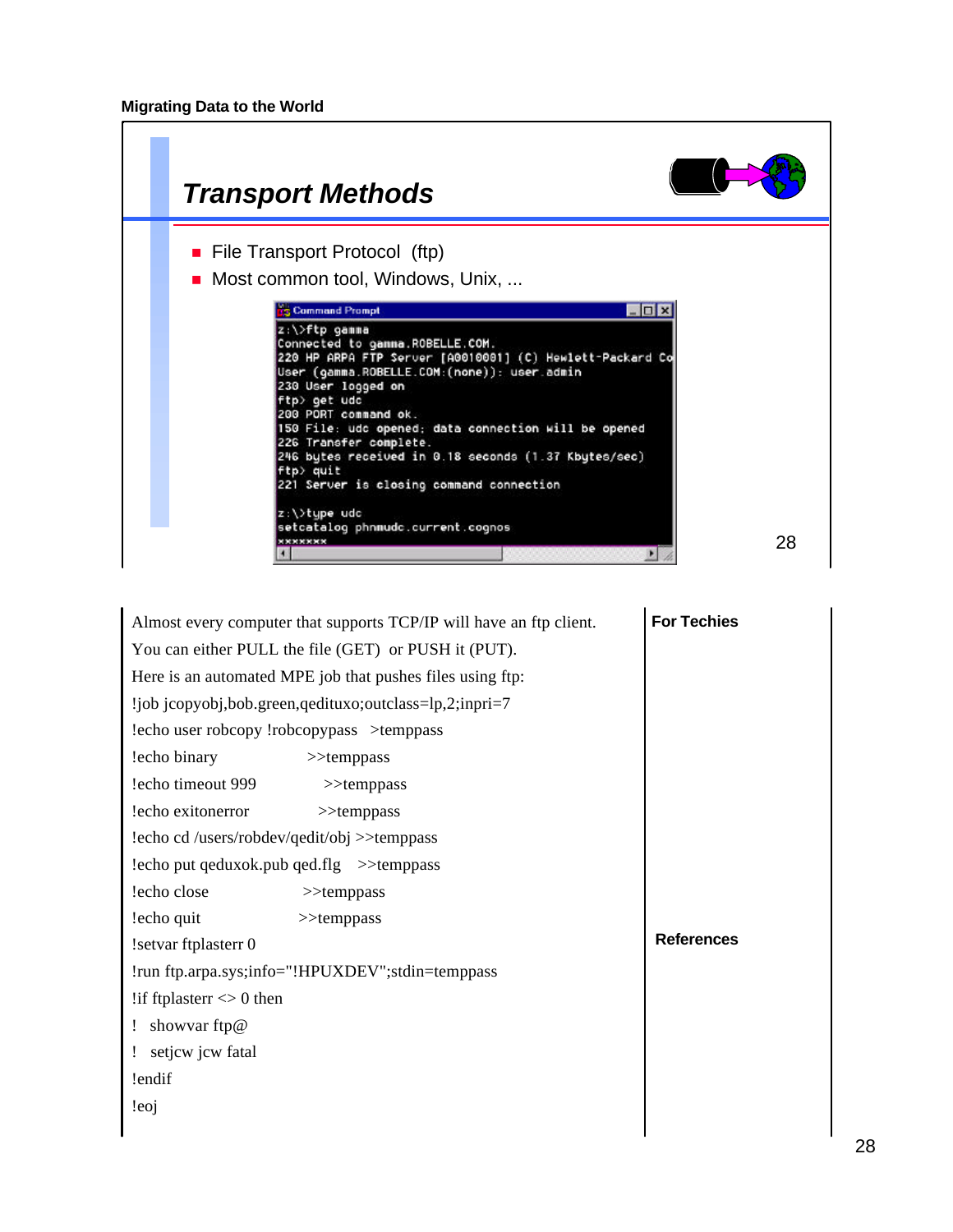

| there is also an HP3000 compatible ZIPper, which you                                                             | <b>For Techies</b> |
|------------------------------------------------------------------------------------------------------------------|--------------------|
| can get from ftp://ftp.nha.co.za                                                                                 |                    |
| There is also LZW from Telamon, Inc. which is what we use when in<br>our Qedit for Windows CD to HP3000 uploads. |                    |
| To support anonymous FTP:                                                                                        |                    |
| FTPGUEST account and user, named USER under the FTPGUEST                                                         |                    |
| account should be created:                                                                                       |                    |
|                                                                                                                  |                    |
| :NEWACCT FTPGUEST,USER                                                                                           |                    |
| :ALTACCT FTPGUEST;PASS=ANYPASS                                                                                   |                    |
| :ALTUSER USER.FTPGUEST;PASS=ANYPASS                                                                              | <b>References</b>  |
| :ALTACCT FTPGUEST;CAP=AL,AM,GL,IA,ND,SF                                                                          |                    |
| :ALTGROUP PUB.FTPGUEST;CAP=IA                                                                                    |                    |
| :ALTUSER USER.FTPGUEST;CAP=IA,SF,ND                                                                              |                    |
|                                                                                                                  |                    |
| FTP manual online:                                                                                               |                    |
| http://docs.hp.com/dynaweb/smpe/b1020/b974/@Generic_BookView                                                     |                    |
|                                                                                                                  |                    |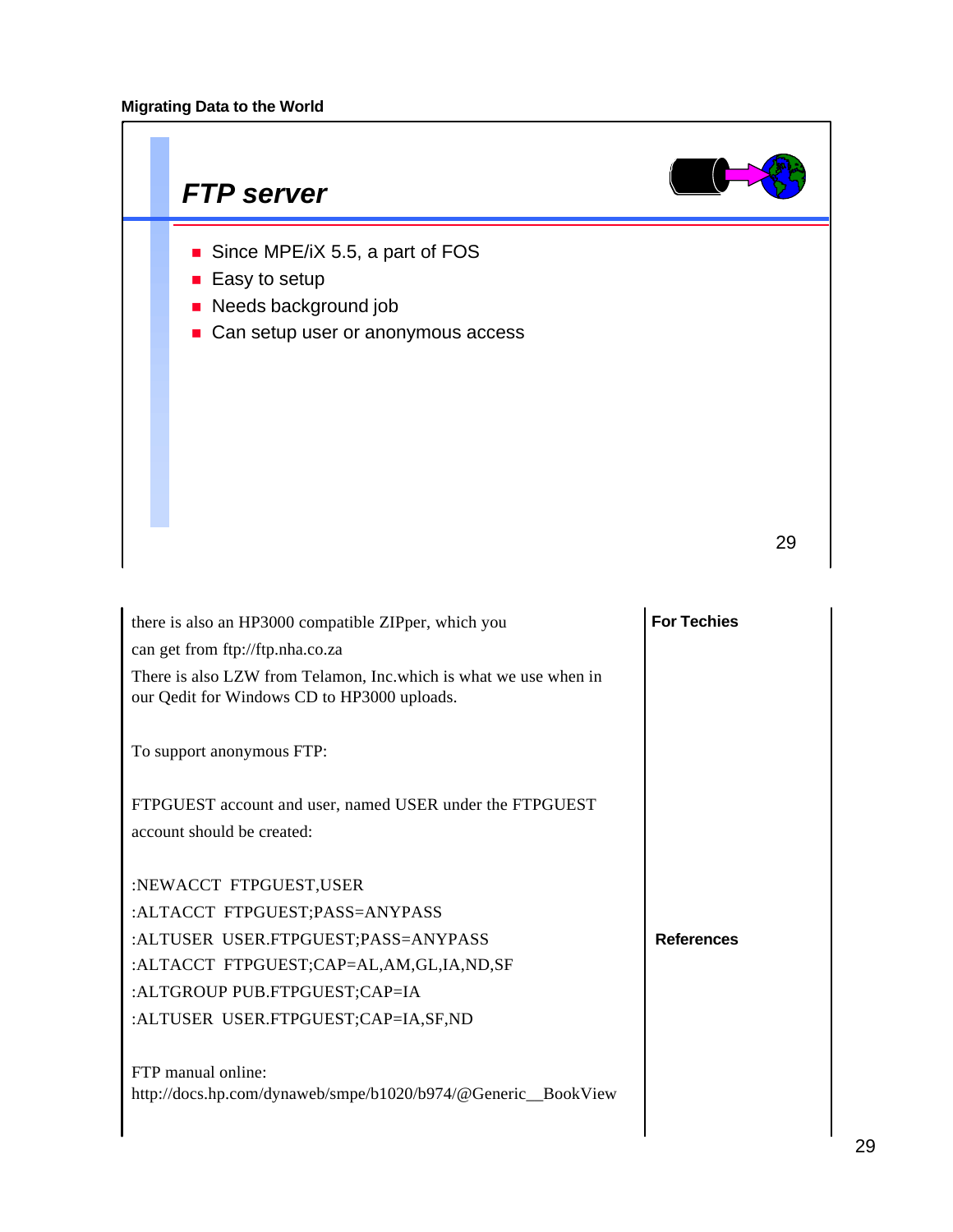| <b>WRQ Reflection transfer</b>                                                                                                                                                                                                                                                                                           |                                                                                                                                                                                                                                                                                                                |                                                             |
|--------------------------------------------------------------------------------------------------------------------------------------------------------------------------------------------------------------------------------------------------------------------------------------------------------------------------|----------------------------------------------------------------------------------------------------------------------------------------------------------------------------------------------------------------------------------------------------------------------------------------------------------------|-------------------------------------------------------------|
| <b>File Transfer</b><br><b>Local</b><br>Local File Names:<br>$\overline{1}$ .pm<br>2.pm<br>960715.qif<br>doc_rpto.rtf<br>empout.txt<br>hpdata3.doc<br>hpdata4.doc<br>import1.wmf<br>import2.wmf<br>Local Directories:<br>f:\usr\mike<br><b>BR</b><br><b>P</b> usn<br><b>nike</b> mike<br><b>nacie</b><br>E f: WdumboVsys | Host-<br>Host File Names:<br>empout.db<br>■▶<br>ধ⊡<br>۰<br>hstransfer<br>Protocol:<br> WRQ/Reflection  ▼<br>Transfer Type:<br>$\overline{\phantom{a}}$<br>m.<br>$\blacktriangleleft$<br>ASCII.<br>If File Exists:<br>$\overline{\phantom{a}}$<br>Ask User<br>Setup<br>$He$ lp<br>$\blacktriangledown$<br>Close | $\overline{\mathbf{x}}$<br>HP Host<br>Show Host Files<br>30 |

WRQ's REFLECTION is the most popular terminal emulation program used to connect to HP 3000s. It's transfer utility is build into the main File menu. It allows bi-directional transfers between the pc network and the host 3000.

Transfer Types : ASCII, Binary and LABELS which is great for moving MPE program files between systems. It write a informational label at the start of the file with its MPE file attributes.

Usually ftp is faster than Reflection transfer.

# **For Techies**

FTP client capability is included in MPE/iX 5.0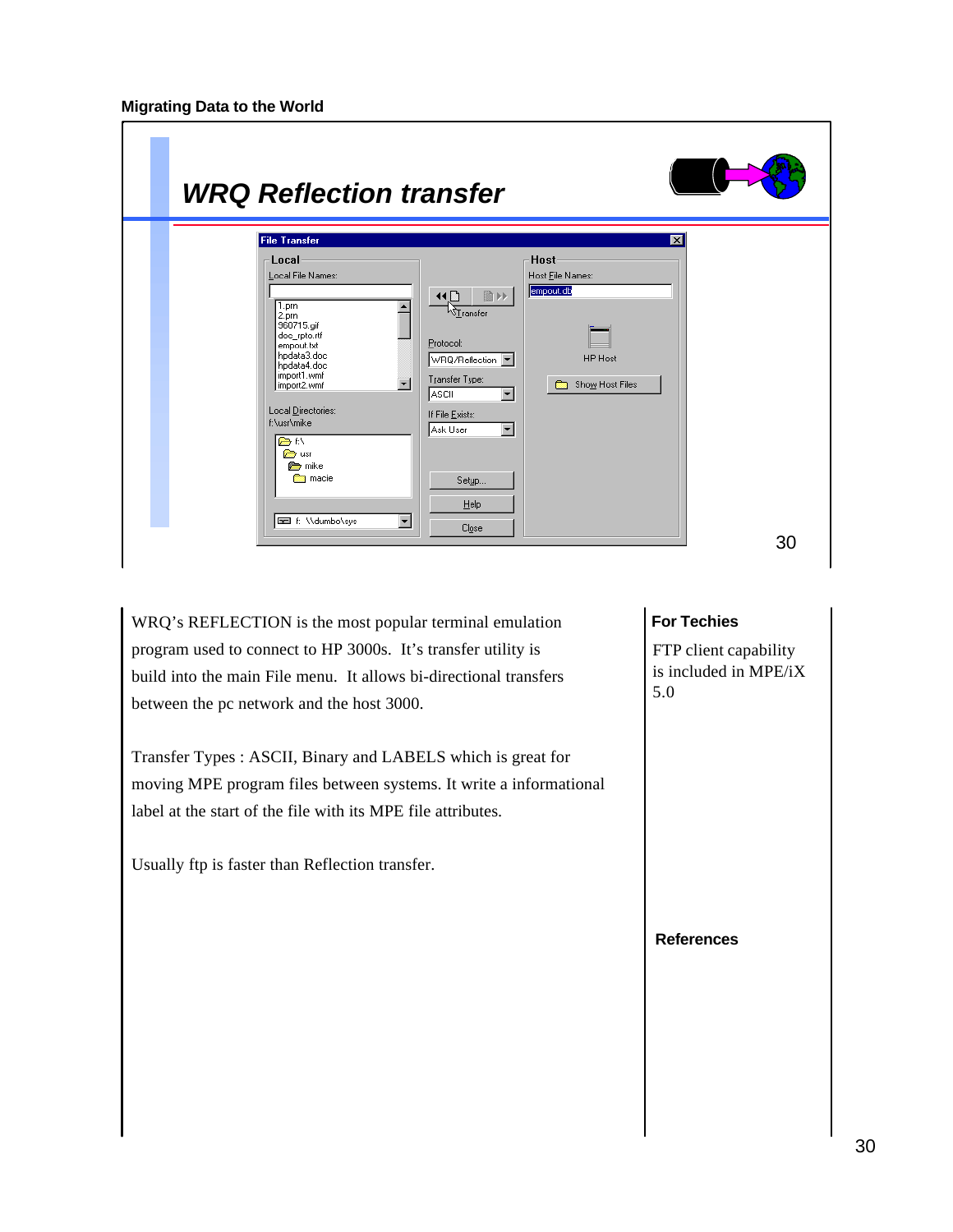

| C:\ROBELLE\QEDIT\qwin32.exe -r C:\scripts\backupcheck.qsl       |
|-----------------------------------------------------------------|
| mailfile alpha paul "backup summary" c:\robops\log\backupck.log |

(n.b. mailfile is a WINBATCH script..)

The QSL script could:

1) opens a new empty file, 2) opens a report disc file on one HP3000 server 3) finds and saves the "GRAND TOTAL " lines

4) does the same for the other 2 HP3000s

5) saves the new summary file on one of the NT servers.

A similar QSL script can be view at: http://www.robelle.com/support/qwin/backupck.txt